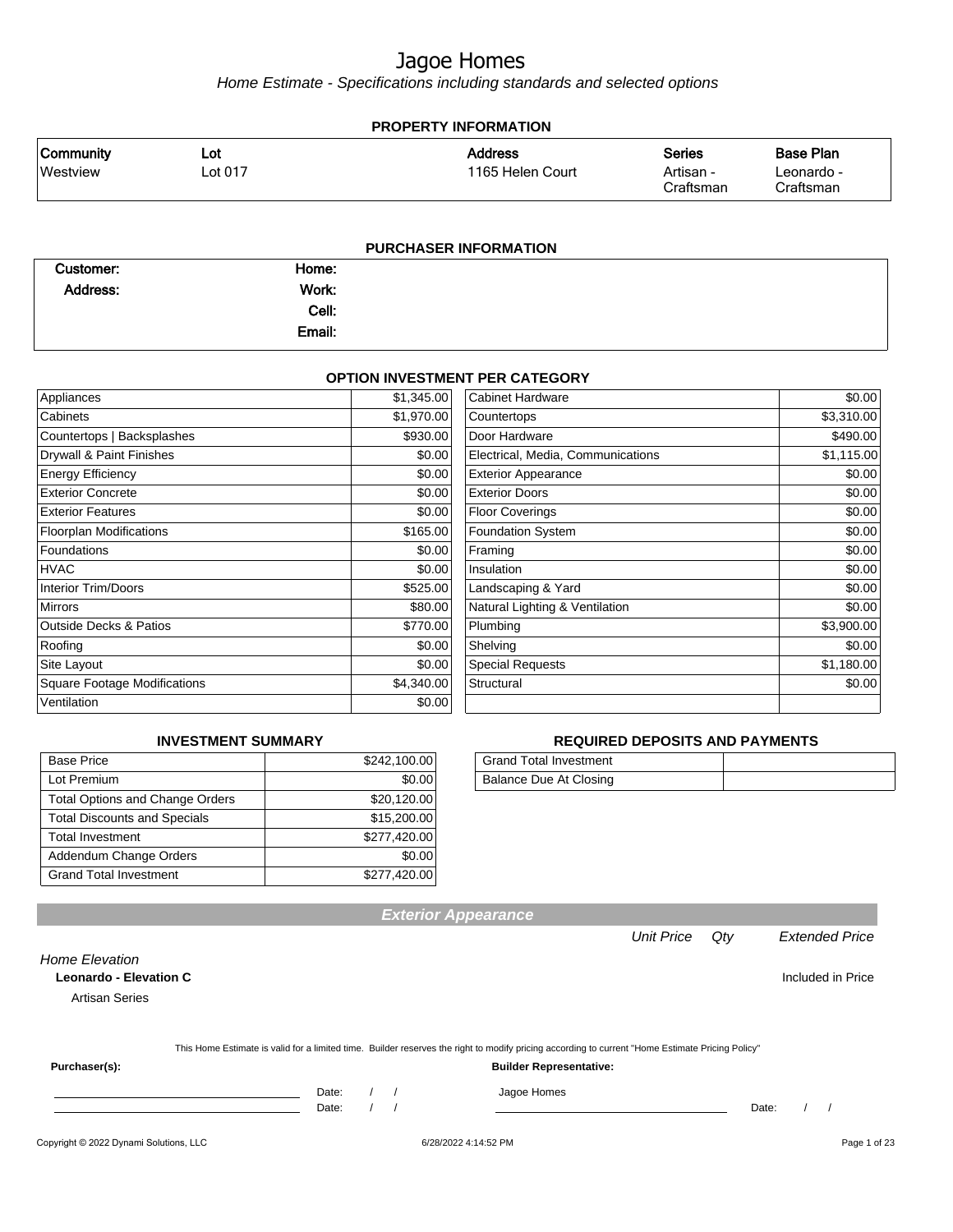Home Estimate - Specifications including standards and selected options

|                                                            |                                                                                                                              | <b>PROPERTY INFORMATION</b>         |                                         |     |                                             |
|------------------------------------------------------------|------------------------------------------------------------------------------------------------------------------------------|-------------------------------------|-----------------------------------------|-----|---------------------------------------------|
| Community<br>Westview                                      | Lot<br>Lot 017                                                                                                               | <b>Address</b><br>1165 Helen Court  | <b>Series</b><br>Artisan -<br>Craftsman |     | <b>Base Plan</b><br>Leonardo -<br>Craftsman |
|                                                            |                                                                                                                              | <b>Exterior Appearance</b>          |                                         |     |                                             |
|                                                            |                                                                                                                              |                                     | <b>Unit Price</b>                       | Qty | <b>Extended Price</b>                       |
| <b>Cultured Stone</b><br><b>Cultured Stone</b><br>Color    |                                                                                                                              |                                     |                                         |     | Included in Price                           |
|                                                            | Selected Color: Ledgestone Wheat                                                                                             |                                     |                                         |     | Included in Price                           |
| Drop Brick Ledge<br>Drop Brick Ledge, Included             |                                                                                                                              |                                     |                                         |     | \$0.00                                      |
| <b>Brick Skirt</b><br><b>Brick Skirt</b>                   |                                                                                                                              |                                     |                                         |     | \$0.00                                      |
| <b>Brick Color</b>                                         | Selected Brick Color: Brownstone                                                                                             |                                     |                                         |     | Included in Price                           |
|                                                            |                                                                                                                              | <b>Foundation System</b>            |                                         |     |                                             |
|                                                            |                                                                                                                              |                                     | <b>Unit Price</b>                       | Qty | <b>Extended Price</b>                       |
| <b>Foundation System</b><br><b>Insulated Concrete Slab</b> |                                                                                                                              |                                     |                                         |     | Included in Price                           |
|                                                            |                                                                                                                              | <b>Energy Efficiency</b>            |                                         |     |                                             |
|                                                            |                                                                                                                              |                                     | <b>Unit Price</b>                       | Qty | <b>Extended Price</b>                       |
| <b>HERS Rating</b>                                         | HERS Rated Home (Less than 85 Score)<br>Note - Jagoe Homes receives all applicable rebates for energy efficiency, utilities, |                                     |                                         |     | Included in Price                           |
|                                                            | manufacturers, etc. Rebates have been reflected as a discount in Base Price of Home                                          |                                     |                                         |     |                                             |
|                                                            |                                                                                                                              | <b>Square Footage Modifications</b> |                                         |     |                                             |
|                                                            |                                                                                                                              |                                     | <b>Unit Price</b>                       | Qty | <b>Extended Price</b>                       |
|                                                            | Owner's Suite & Owner's Closet - 2' Expansion in Depth<br>Owner's Suite & Owner's Closet - 2' Expansion in Depth             |                                     |                                         |     | \$4,340.00                                  |
|                                                            |                                                                                                                              | <b>Floorplan Modifications</b>      |                                         |     |                                             |
|                                                            |                                                                                                                              |                                     | <b>Unit Price</b>                       | Qty | <b>Extended Price</b>                       |
| <b>Floorplan Modifications</b>                             | Convert Hallway Coat Closet into Pantry, Includes 5 Runs of 16" Wire Shelving<br>12" Shelving will be removed                |                                     |                                         |     | \$165.00                                    |
|                                                            |                                                                                                                              |                                     |                                         |     |                                             |

This Home Estimate is valid for a limited time. Builder reserves the right to modify pricing according to current "Home Estimate Pricing Policy"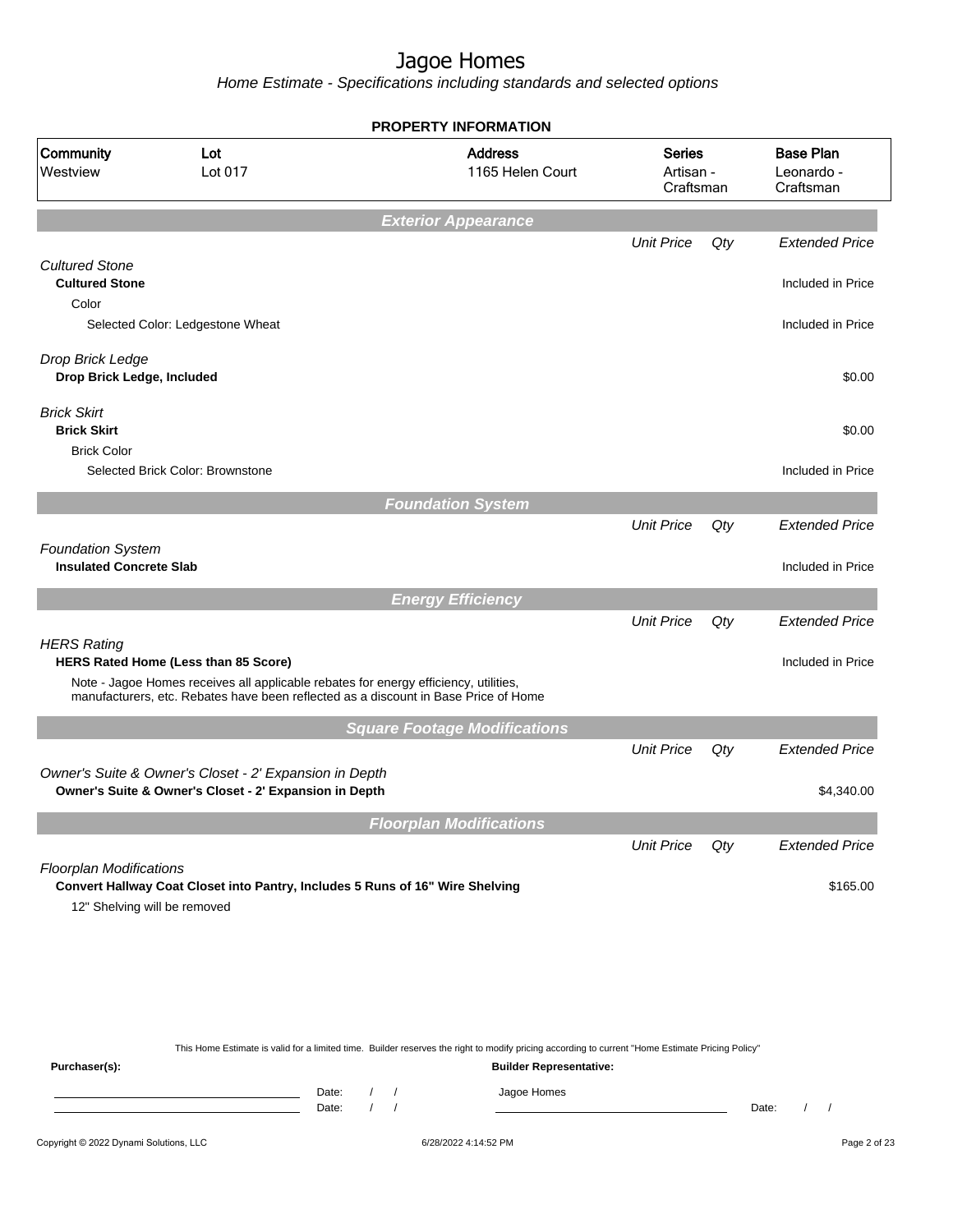Home Estimate - Specifications including standards and selected options

|                         |                                                                                                                                        | <b>PROPERTY INFORMATION</b>        |                                         |     |                                             |
|-------------------------|----------------------------------------------------------------------------------------------------------------------------------------|------------------------------------|-----------------------------------------|-----|---------------------------------------------|
| Community<br>Westview   | Lot<br>Lot 017                                                                                                                         | <b>Address</b><br>1165 Helen Court | <b>Series</b><br>Artisan -<br>Craftsman |     | <b>Base Plan</b><br>Leonardo -<br>Craftsman |
|                         |                                                                                                                                        | <b>Structural</b>                  |                                         |     |                                             |
| Concrete Slab           |                                                                                                                                        |                                    | <b>Unit Price</b>                       | Qty | <b>Extended Price</b>                       |
|                         | Concrete Slab 4" thick (avg), 3500 psi, Slab fill 6" minimum, 6 mil polyethylene Vapor<br>Barrier, Termite Warranty 1 year             |                                    |                                         |     | Included in Price                           |
| <b>Foundation Drain</b> | <b>Foundation Drain - Gravel French Drain</b>                                                                                          |                                    |                                         |     | Included in Price                           |
|                         |                                                                                                                                        | <b>Outside Decks &amp; Patios</b>  |                                         |     |                                             |
|                         |                                                                                                                                        |                                    | <b>Unit Price</b>                       | Qty | <b>Extended Price</b>                       |
|                         | Outside Retreat Concrete Patio or Covered Patio                                                                                        |                                    |                                         |     |                                             |
| Finish                  | 16' Wide x 10' Deep Concrete Patio, 3500 psi                                                                                           |                                    |                                         |     | \$770.00                                    |
|                         | Selected Finish: Broom Finish                                                                                                          |                                    |                                         |     | Included in Price                           |
|                         |                                                                                                                                        | <b>Exterior Doors</b>              |                                         |     |                                             |
|                         |                                                                                                                                        |                                    | <b>Unit Price</b>                       | Qty | <b>Extended Price</b>                       |
| Front Entry Door        | HD Smooth Steel 3/0 Painted Craftsman MHD-217-010-2 w/ 22x17 Clear Glass Insert                                                        |                                    |                                         |     | Included in Price                           |
|                         | Consult with Design Coordinator for Glass Pattern, Door Handle, and Paint Selections.                                                  |                                    |                                         |     |                                             |
|                         | 16' Craftsman Garage Overhead Door                                                                                                     |                                    |                                         |     |                                             |
|                         | Carriage House Stamped 16x7 Garage Door                                                                                                |                                    |                                         |     | Included in Price                           |
|                         | CHI 5250   Stamped Carriage House Steel   Includes Decorative Hardware                                                                 |                                    |                                         |     |                                             |
| Color                   |                                                                                                                                        |                                    |                                         |     |                                             |
| Selected Color: White   |                                                                                                                                        |                                    |                                         |     | Included in Price                           |
| Family Room Patio Door  |                                                                                                                                        |                                    |                                         |     |                                             |
|                         | <b>HD Steel Smooth Full Glass 3/0 Door</b>                                                                                             |                                    |                                         |     | Included in Price                           |
|                         | HD Steel Smooth Full Glass 3/0 Door. Exterior door paint to be selected. Interior of door will<br>match interior door paint selection. |                                    |                                         |     |                                             |
| Garage-to-Home Door     |                                                                                                                                        |                                    |                                         |     |                                             |
|                         | Solid Core Smooth 5 Panel Equal 2/8 Door                                                                                               |                                    |                                         |     | \$0.00                                      |
|                         | Solid Core Smooth 5 Panel Equal 2/8 Door. Door will match interior door paint selection.                                               |                                    |                                         |     |                                             |
| Garage Door Opener      | <b>Garage Door Opener(s) with 2 Transmitters</b>                                                                                       |                                    |                                         |     | Included in Price                           |
|                         |                                                                                                                                        |                                    |                                         |     |                                             |

This Home Estimate is valid for a limited time. Builder reserves the right to modify pricing according to current "Home Estimate Pricing Policy"

| Purchaser(s): |                |  | <b>Builder Representative:</b> |       |  |
|---------------|----------------|--|--------------------------------|-------|--|
|               | Date:<br>Date: |  | Jagoe Homes                    | Date: |  |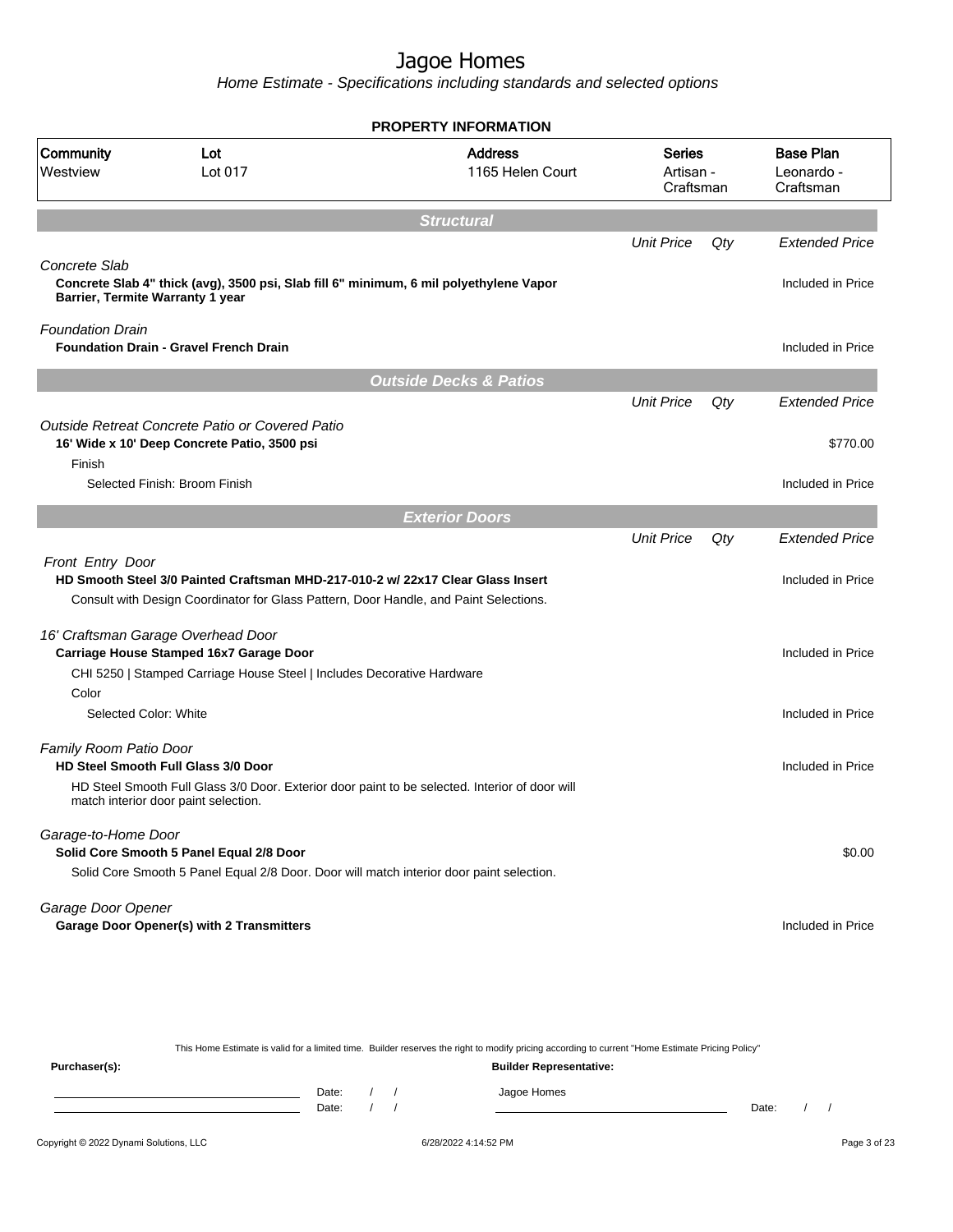Home Estimate - Specifications including standards and selected options

|                                             |                                                                                                                           | <b>PROPERTY INFORMATION</b>                                                                    |                                         |     |                                             |
|---------------------------------------------|---------------------------------------------------------------------------------------------------------------------------|------------------------------------------------------------------------------------------------|-----------------------------------------|-----|---------------------------------------------|
| Community<br>Westview                       | Lot<br>Lot 017                                                                                                            | <b>Address</b><br>1165 Helen Court                                                             | <b>Series</b><br>Artisan -<br>Craftsman |     | <b>Base Plan</b><br>Leonardo -<br>Craftsman |
|                                             |                                                                                                                           | <b>Natural Lighting &amp; Ventilation</b>                                                      |                                         |     |                                             |
|                                             |                                                                                                                           |                                                                                                | <b>Unit Price</b>                       | Qty | <b>Extended Price</b>                       |
| <b>Entire Home Windows</b>                  | Vinyl Low E Single Hung Window w/ GBG & Half Screen                                                                       |                                                                                                |                                         |     | Included in Price                           |
| <b>Window Color</b>                         | Vinyl Low E Single Hung Window w/ GBG & Half Screen. Glass is Clear unless otherwise<br>confirm with New Home Consultant. | noted. Grilles are between the glass. Grille patterns will differ based on Home Series. Please |                                         |     |                                             |
|                                             | Selected Window Color: White Exterior/White Interior                                                                      |                                                                                                |                                         |     | Included in Price                           |
|                                             |                                                                                                                           |                                                                                                |                                         |     |                                             |
|                                             | Entire Home Extended Jambs and Casing<br><b>Extended Jambs and Casing (No Window Stool) Package for Windows</b>           |                                                                                                |                                         |     | Included in Price                           |
|                                             | Includes extended jambs and casing on all additional windows                                                              |                                                                                                |                                         |     |                                             |
|                                             | Extended Jambs and Casing for Additional Windows                                                                          |                                                                                                |                                         |     |                                             |
|                                             | Extended Jambs and Casing (No Window Stool) Package for Windows                                                           |                                                                                                |                                         |     | Included in Price                           |
|                                             | Includes extended jambs and casing on all additional windows                                                              |                                                                                                |                                         |     |                                             |
|                                             |                                                                                                                           | <b>Exterior Concrete</b>                                                                       |                                         |     |                                             |
|                                             |                                                                                                                           |                                                                                                | <b>Unit Price</b>                       | Qty | <b>Extended Price</b>                       |
| <b>Exterior Concrete Driveway</b><br>Finish | Driveway/Parking Double Garage: 16' 3" wide, 3500 psi                                                                     |                                                                                                |                                         |     | Included in Price                           |
|                                             | Selected Finish: Broom Finish                                                                                             |                                                                                                |                                         |     | Included in Price                           |
|                                             | Exterior Concrete - Front Porch & Sidewalk                                                                                |                                                                                                |                                         |     |                                             |
|                                             | Exterior Concrete - Front Porch & Sidewalk, 3500 psi                                                                      |                                                                                                |                                         |     | Included in Price                           |
| Finish                                      | Selected Finish: Broom Finish                                                                                             |                                                                                                |                                         |     | Included in Price                           |
|                                             |                                                                                                                           |                                                                                                |                                         |     |                                             |
| <b>Exterior Concrete - City Sidewalk</b>    | Exterior Concrete - City Sidewalk, 3500 psi, Broom Finish                                                                 |                                                                                                |                                         |     | Included in Price                           |
|                                             |                                                                                                                           | <b>Exterior Features</b>                                                                       |                                         |     |                                             |
|                                             |                                                                                                                           |                                                                                                | <b>Unit Price</b>                       | Qty | <b>Extended Price</b>                       |
| <b>Exterior Siding</b>                      |                                                                                                                           |                                                                                                |                                         |     |                                             |
| Color                                       | Exterior Portfolio - Double 4" Vinyl Siding                                                                               |                                                                                                |                                         |     | Included in Price                           |
|                                             | Selected Color: Canyon                                                                                                    |                                                                                                |                                         |     | Included in Price                           |
|                                             |                                                                                                                           |                                                                                                |                                         |     |                                             |
|                                             |                                                                                                                           |                                                                                                |                                         |     |                                             |
|                                             |                                                                                                                           |                                                                                                |                                         |     |                                             |

This Home Estimate is valid for a limited time. Builder reserves the right to modify pricing according to current "Home Estimate Pricing Policy" **Purchaser(s): Builder Representative:** Date: / / Jagoe Homes<br>Date: / / Jagoe Homes Date: / / Date: / /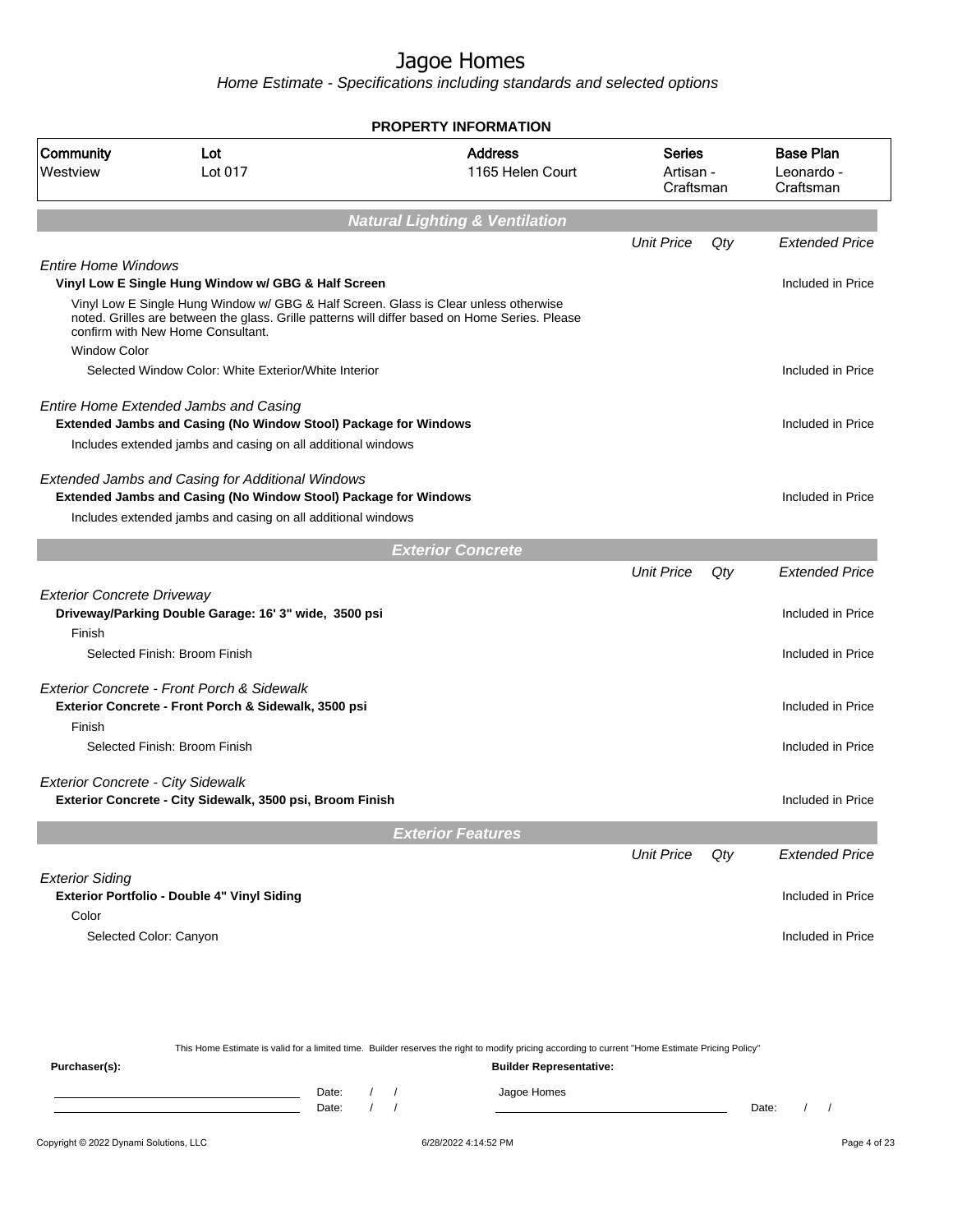Home Estimate - Specifications including standards and selected options

|                                                                     |                                                                                                                                     | <b>PROPERTY INFORMATION</b>                                                          |                                  |     |                                             |
|---------------------------------------------------------------------|-------------------------------------------------------------------------------------------------------------------------------------|--------------------------------------------------------------------------------------|----------------------------------|-----|---------------------------------------------|
| Community<br>Westview                                               | Lot<br>Lot 017                                                                                                                      | <b>Address</b><br>1165 Helen Court                                                   | Series<br>Artisan -<br>Craftsman |     | <b>Base Plan</b><br>Leonardo -<br>Craftsman |
|                                                                     |                                                                                                                                     | <b>Exterior Features</b>                                                             |                                  |     |                                             |
|                                                                     |                                                                                                                                     |                                                                                      | <b>Unit Price</b>                | Qty | <b>Extended Price</b>                       |
| Exterior Bracket/Corbel                                             | Exterior Bracket(s), Corbel(s) Painted                                                                                              |                                                                                      |                                  |     | Included in Price                           |
| Color                                                               | Selected Color: SW7006 Extra White (White Coordinate)                                                                               |                                                                                      |                                  |     | Included in Price                           |
| Garage Door Header, Stained<br>Garage Door Header, Stained          |                                                                                                                                     |                                                                                      |                                  |     | Included in Price                           |
| <b>Stain Color</b>                                                  | Selected Stain Color: SW Woodscapes Acrylic SW3022 Black Alder                                                                      |                                                                                      |                                  |     | Included in Price                           |
| <b>Exterior Decorative Siding</b>                                   | <b>Exterior Portfolio Perfection Shake</b><br>Perfection shingles have a more finished appearance than a hand-split shake. They are |                                                                                      |                                  |     | Included in Price                           |
| Color                                                               | patterned from #1 Red Cedar and offer a cleaner and more uniform appearance.<br>Selected Color: Canyon                              |                                                                                      |                                  |     | Included in Price                           |
| <b>Exterior Special Trim Areas</b><br>color selected.               | See plan for details. Color will match Soffit Color Selected.                                                                       | Aluminum Wrapped Trim: Window Trim, Beams, Rake/Fascia, etc. Color will match Soffit |                                  |     | Included in Price                           |
|                                                                     |                                                                                                                                     |                                                                                      |                                  |     |                                             |
| <b>Exterior Vinyl Corner Trim(s)</b><br><b>Vinyl Corner Trim(s)</b> |                                                                                                                                     |                                                                                      |                                  |     | Included in Price                           |
| Color<br>Selected Color: White                                      |                                                                                                                                     |                                                                                      |                                  |     | Included in Price                           |
| Fascia<br><b>Fascia Aluminum</b>                                    |                                                                                                                                     |                                                                                      |                                  |     | Included in Price                           |
|                                                                     | Color will match Soffit Color Selected                                                                                              |                                                                                      |                                  |     |                                             |
| Soffit                                                              | <b>Soffit - Continuous Perforated Vinyl</b>                                                                                         |                                                                                      |                                  |     | Included in Price                           |
| Color<br>Selected Color: White                                      |                                                                                                                                     |                                                                                      |                                  |     | Included in Price                           |
| Gutter                                                              | Gutters Aluminum 5" (.027 gauge)                                                                                                    |                                                                                      |                                  |     | Included in Price                           |
| Color                                                               |                                                                                                                                     |                                                                                      |                                  |     |                                             |
| Selected Color: White                                               |                                                                                                                                     |                                                                                      |                                  |     | Included in Price                           |
|                                                                     |                                                                                                                                     |                                                                                      |                                  |     |                                             |

This Home Estimate is valid for a limited time. Builder reserves the right to modify pricing according to current "Home Estimate Pricing Policy" **Purchaser(s): Builder Representative:** Date: / / Jagoe Homes<br>Date: / / Jagoe Homes Date: / / Date: / /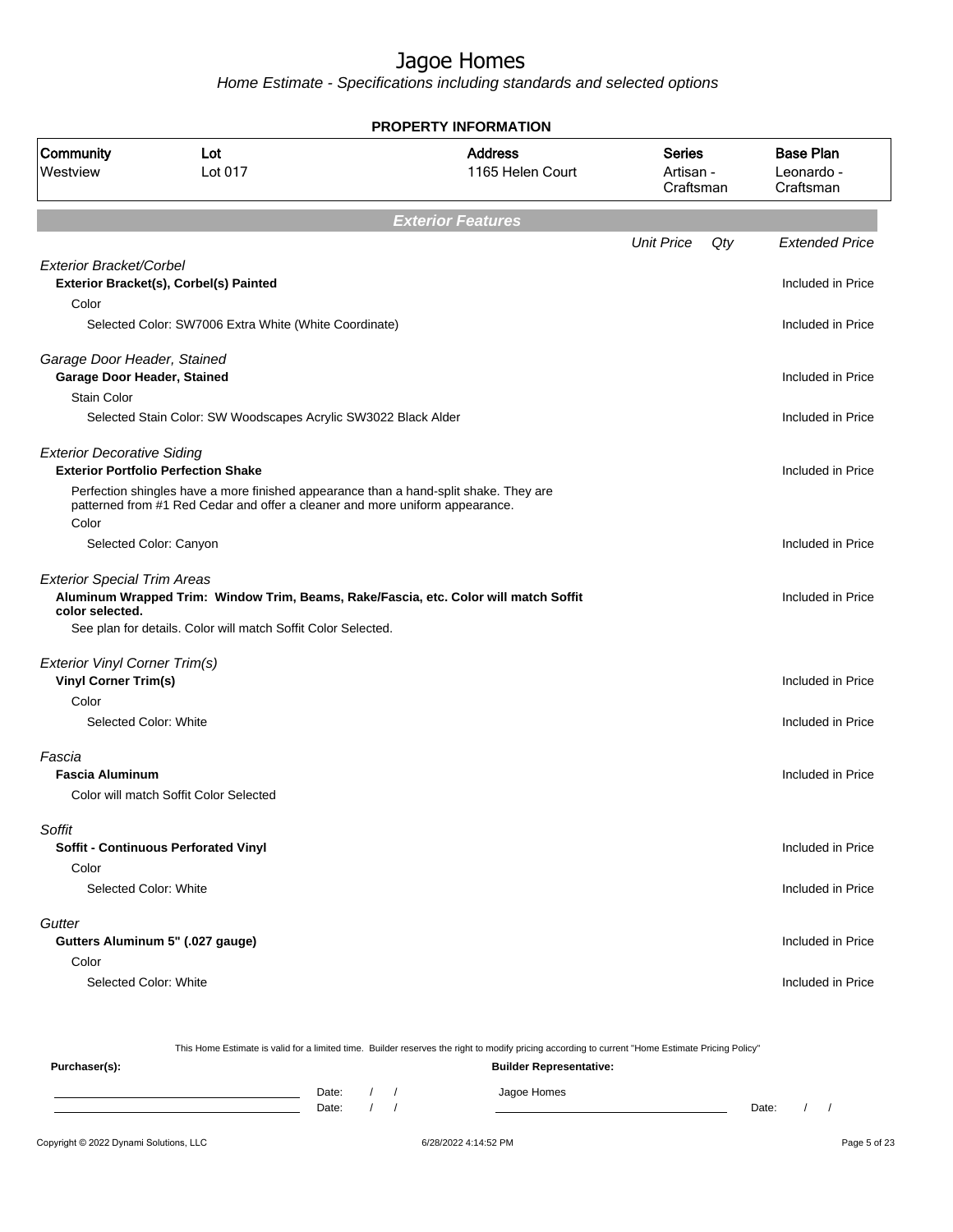|                                               |                                                                                                                                                  |                          | <b>PROPERTY INFORMATION</b>        |                                         |     |                                             |
|-----------------------------------------------|--------------------------------------------------------------------------------------------------------------------------------------------------|--------------------------|------------------------------------|-----------------------------------------|-----|---------------------------------------------|
| <b>Community</b><br>Westview                  | Lot<br>Lot 017                                                                                                                                   |                          | <b>Address</b><br>1165 Helen Court | <b>Series</b><br>Artisan -<br>Craftsman |     | <b>Base Plan</b><br>Leonardo -<br>Craftsman |
|                                               |                                                                                                                                                  |                          | <b>Exterior Features</b>           |                                         |     |                                             |
|                                               |                                                                                                                                                  |                          |                                    | <b>Unit Price</b>                       | Qty | <b>Extended Price</b>                       |
| Downspout                                     | Downspouts Aluminum 3" x 2" (.027 gauge)                                                                                                         |                          |                                    |                                         |     | Included in Price                           |
| Splash Block                                  | Splash Blocks 24" precast concrete                                                                                                               |                          |                                    |                                         |     | Included in Price                           |
| <b>Front Porch Post</b><br><b>Stain Color</b> | Wood Porch Post & Bracket Size & Type per plan, Stained                                                                                          |                          |                                    |                                         |     | Included in Price                           |
|                                               | Selected Stain Color: SW Woodscapes Acrylic SW3022 Black Alder                                                                                   |                          |                                    |                                         |     | Included in Price                           |
| Flashing<br><b>Flashing see Plan Detail</b>   |                                                                                                                                                  |                          |                                    |                                         |     | Included in Price                           |
| <b>Exterior Mailbox</b>                       | Mayne Dover Mailbox Post - White - #191698                                                                                                       |                          |                                    |                                         |     | \$0.00                                      |
|                                               |                                                                                                                                                  |                          | <b>Roofing</b>                     |                                         |     |                                             |
|                                               |                                                                                                                                                  |                          |                                    | <b>Unit Price</b>                       | Qty | <b>Extended Price</b>                       |
| <b>Roof Felt</b>                              | Synthetic Underlayment or Felt, Aluminum Drip Edge                                                                                               |                          |                                    |                                         |     | Included in Price                           |
| <b>Roof Shingles</b><br>Roofing Color         | 30 Year GAF Dimensional Roof Shingles                                                                                                            |                          |                                    |                                         |     | Included in Price                           |
|                                               | Selected Roofing Color: Charcoal                                                                                                                 |                          |                                    |                                         |     | Included in Price                           |
| Roof Valley Material                          | Ice and Water Shield or Equivalent                                                                                                               |                          |                                    |                                         |     | Included in Price                           |
|                                               |                                                                                                                                                  |                          | <b>Insulation</b>                  |                                         |     |                                             |
|                                               |                                                                                                                                                  |                          |                                    | <b>Unit Price</b>                       | Qty | Extended Price                              |
| <b>Entire Home Foundation Insulation</b>      | Foundation Perimeter 1"x24" Styrofoam R5.0                                                                                                       |                          |                                    |                                         |     | Included in Price                           |
| Living Area Wall Insulation                   | Living Area Walls R15 Fiberglass Blown-In &/or Batt Wall System                                                                                  |                          |                                    |                                         |     | Included in Price                           |
| Living Area Ceiling Insulation                | Living Area Flat Ceiling R38 (Average) Blown-In Fiberglass                                                                                       |                          |                                    |                                         |     | Included in Price                           |
| Purchaser(s):                                 | This Home Estimate is valid for a limited time. Builder reserves the right to modify pricing according to current "Home Estimate Pricing Policy" |                          | <b>Builder Representative:</b>     |                                         |     |                                             |
|                                               | Date:<br><u> 1989 - Johann Barn, mars eta bainar eta idazlea (</u>                                                                               | $\sqrt{2}$<br>$\sqrt{2}$ | Jagoe Homes                        |                                         |     |                                             |
|                                               | Date:                                                                                                                                            | $\sqrt{ }$<br>$\prime$   |                                    |                                         |     | Date:<br>$\sqrt{2}$<br>$\sqrt{2}$           |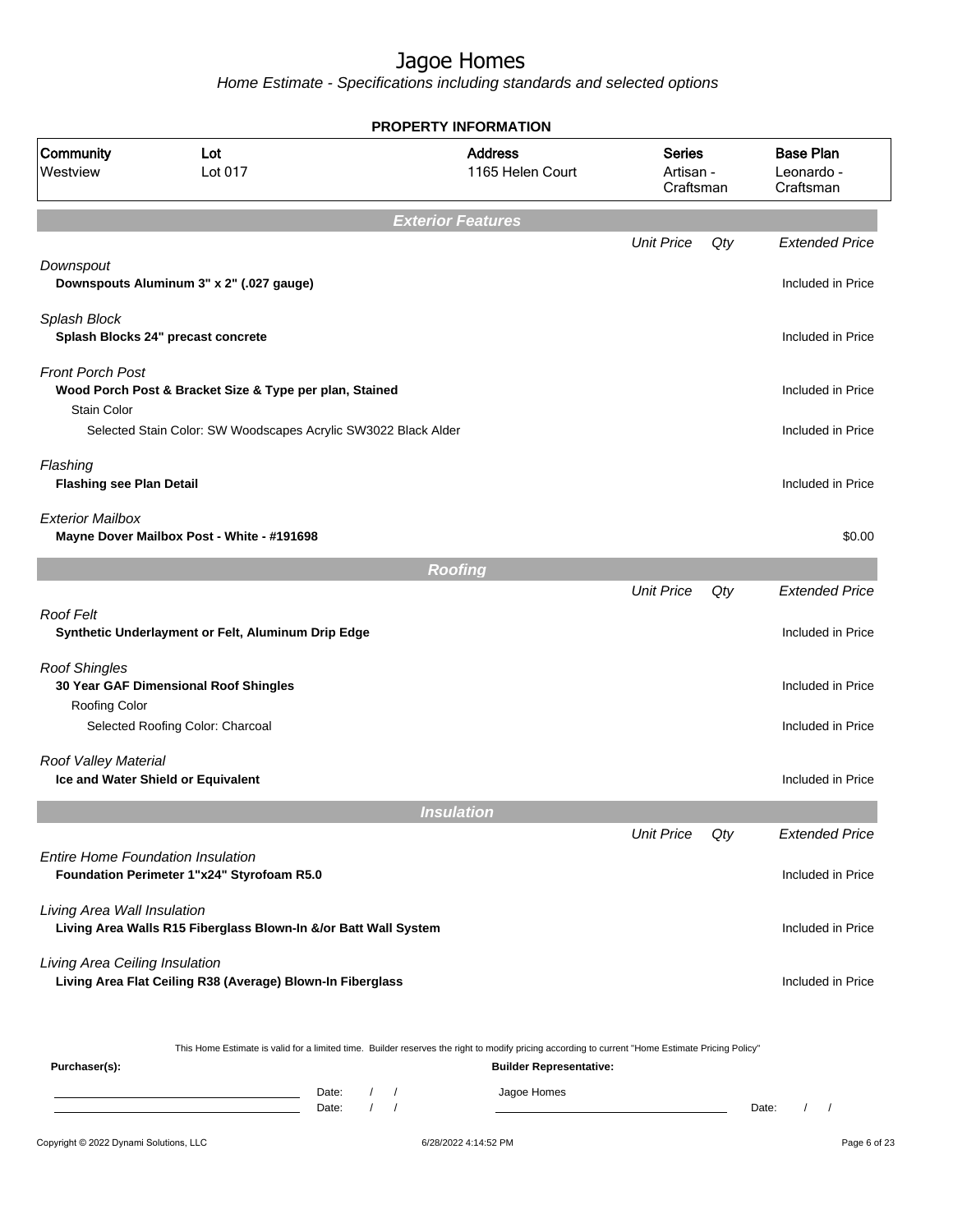|                                                                             |                                                                                                                                         |                                                  | PROPERTY INFORMATION                                                                                                                                                               |                                         |     |                                             |
|-----------------------------------------------------------------------------|-----------------------------------------------------------------------------------------------------------------------------------------|--------------------------------------------------|------------------------------------------------------------------------------------------------------------------------------------------------------------------------------------|-----------------------------------------|-----|---------------------------------------------|
| Community<br>Westview                                                       | Lot<br>Lot 017                                                                                                                          |                                                  | <b>Address</b><br>1165 Helen Court                                                                                                                                                 | <b>Series</b><br>Artisan -<br>Craftsman |     | <b>Base Plan</b><br>Leonardo -<br>Craftsman |
|                                                                             |                                                                                                                                         |                                                  | <b>Drywall &amp; Paint Finishes</b>                                                                                                                                                |                                         |     |                                             |
|                                                                             |                                                                                                                                         |                                                  |                                                                                                                                                                                    | <b>Unit Price</b>                       | Qty | <b>Extended Price</b>                       |
| Interior Home Wall Finish                                                   | 1/2" Drywall   Finished, Primed, & Painted Smooth                                                                                       |                                                  |                                                                                                                                                                                    |                                         |     | Included in Price                           |
| <b>Interior Home Ceiling Finish</b><br><b>Drywall   Textured Throughout</b> |                                                                                                                                         |                                                  |                                                                                                                                                                                    |                                         |     | Included in Price                           |
|                                                                             | 1/2in Structural or 5/8in Drywall   Stomped Texture   White                                                                             |                                                  |                                                                                                                                                                                    |                                         |     |                                             |
|                                                                             | Garage Drywall and Finish Application<br>Two Car Garage   Drywall, Prime, & Paint                                                       |                                                  |                                                                                                                                                                                    |                                         |     | Included in Price                           |
|                                                                             | Entire Home Paint Color used unless otherwise specified under Additional Paint Color                                                    |                                                  |                                                                                                                                                                                    |                                         |     |                                             |
| <b>Mechanical Storage</b><br><b>Unfinished Drywall</b>                      |                                                                                                                                         |                                                  |                                                                                                                                                                                    |                                         |     | Included in Price                           |
| <b>Interior Wall Surfaces Paint</b>                                         | <b>Sherwin Williams Duration Latex   Flat</b>                                                                                           |                                                  |                                                                                                                                                                                    |                                         |     | Included in Price                           |
| Color<br>Sheen                                                              | Selected Color: SW7015 Repose Gray                                                                                                      |                                                  |                                                                                                                                                                                    |                                         |     | Included in Price                           |
| Selected Sheen: Flat                                                        |                                                                                                                                         |                                                  |                                                                                                                                                                                    |                                         |     | Included in Price                           |
| <b>Interior Trim &amp; Door Paint</b>                                       | Trim & Door   Sherwin Williams ProClassic Waterborne Acrylic   Semi-Gloss                                                               |                                                  |                                                                                                                                                                                    |                                         |     | Included in Price                           |
| Color                                                                       | Selected Color: SW7006 Extra White                                                                                                      |                                                  |                                                                                                                                                                                    |                                         |     | Included in Price                           |
| <b>Exterior Door Paint</b>                                                  |                                                                                                                                         |                                                  |                                                                                                                                                                                    |                                         |     |                                             |
| <b>Exterior Door Color   Latex</b><br>painted Interior Trim Color.          | Paint color for all HINGED Exterior Doors, Including Front Door. Interior of door will be                                               |                                                  |                                                                                                                                                                                    |                                         |     | Included in Price                           |
| Color                                                                       | Color Requests outside of Available Personal Options will be subject to approval.                                                       |                                                  |                                                                                                                                                                                    |                                         |     |                                             |
|                                                                             | Selected Color: SW7006 Extra White                                                                                                      |                                                  |                                                                                                                                                                                    |                                         |     | Included in Price                           |
|                                                                             |                                                                                                                                         |                                                  | <b>Interior Trim/Doors</b>                                                                                                                                                         |                                         |     |                                             |
|                                                                             |                                                                                                                                         |                                                  |                                                                                                                                                                                    | <b>Unit Price</b>                       | Qty | <b>Extended Price</b>                       |
| <b>Entire Home Interior Doors</b><br>Smooth Finish                          | Interior Door Units, Hollow Core, 6/8 Tall, 5 Panel Equal, Smooth                                                                       |                                                  |                                                                                                                                                                                    |                                         |     | \$0.00                                      |
| Primed for Paint                                                            |                                                                                                                                         |                                                  |                                                                                                                                                                                    |                                         |     |                                             |
| Purchaser(s):                                                               |                                                                                                                                         |                                                  | This Home Estimate is valid for a limited time. Builder reserves the right to modify pricing according to current "Home Estimate Pricing Policy"<br><b>Builder Representative:</b> |                                         |     |                                             |
|                                                                             | Date:<br><u> 1989 - Johann Barn, mars ann an t-Amhain an t-Amhain an t-Amhain an t-Amhain an t-Amhain an t-Amhain an t-Amh</u><br>Date: | $\sqrt{2}$<br>$\prime$<br>$\sqrt{ }$<br>$\prime$ | Jagoe Homes                                                                                                                                                                        |                                         |     | Date:<br>$\prime$<br>$\sqrt{2}$             |
|                                                                             |                                                                                                                                         |                                                  |                                                                                                                                                                                    |                                         |     |                                             |
| Copyright © 2022 Dynami Solutions, LLC                                      |                                                                                                                                         |                                                  | 6/28/2022 4:14:52 PM                                                                                                                                                               |                                         |     | Page 7 of 23                                |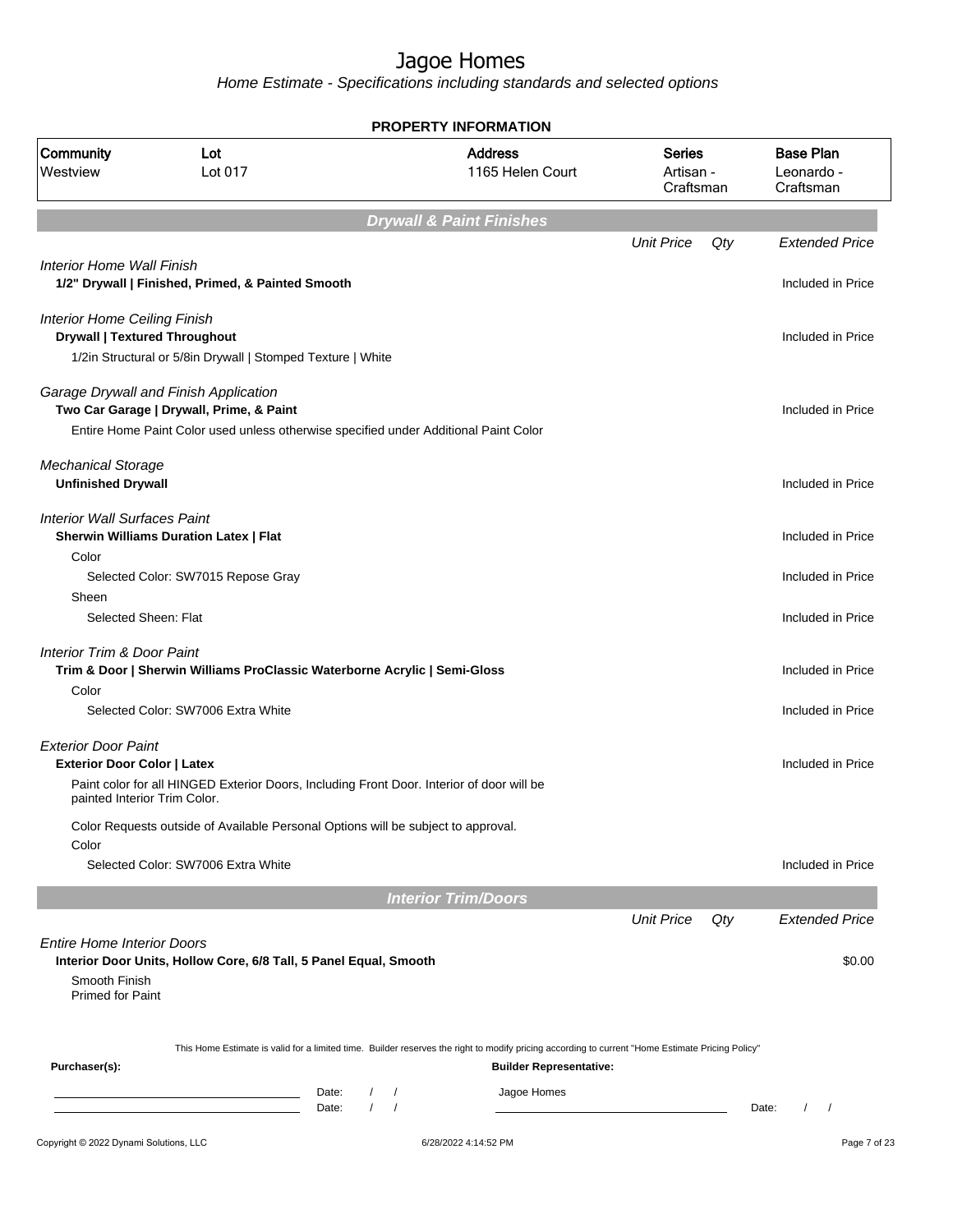Home Estimate - Specifications including standards and selected options

|                                        |                                                                                                                                         | <b>PROPERTY INFORMATION</b>                                                                   |                                         |     |                                             |
|----------------------------------------|-----------------------------------------------------------------------------------------------------------------------------------------|-----------------------------------------------------------------------------------------------|-----------------------------------------|-----|---------------------------------------------|
| Community<br>Westview                  | Lot<br>Lot 017                                                                                                                          | <b>Address</b><br>1165 Helen Court                                                            | <b>Series</b><br>Artisan -<br>Craftsman |     | <b>Base Plan</b><br>Leonardo -<br>Craftsman |
|                                        |                                                                                                                                         |                                                                                               |                                         |     |                                             |
|                                        |                                                                                                                                         | <b>Interior Trim/Doors</b>                                                                    |                                         |     |                                             |
|                                        |                                                                                                                                         |                                                                                               | <b>Unit Price</b>                       | Qty | <b>Extended Price</b>                       |
| Baseboard 4 1/4"                       | Entire Home Craftsman Style Trim Package<br>Craftsman Interior Flat Door Casing 3 1/2", Interior Flat Window Trim 3 1/2", Interior Flat |                                                                                               |                                         |     | \$525.00                                    |
|                                        | Door & Window Casing: 3 1/2" 1015M   Base: 4 1/4"                                                                                       |                                                                                               |                                         |     |                                             |
|                                        | Base installed in Finished Living Areas Only                                                                                            |                                                                                               |                                         |     |                                             |
|                                        |                                                                                                                                         | Door Hardware                                                                                 |                                         |     |                                             |
|                                        |                                                                                                                                         |                                                                                               | <b>Unit Price</b>                       | Qty | <b>Extended Price</b>                       |
| <b>Front Door Handleset</b>            |                                                                                                                                         |                                                                                               |                                         |     |                                             |
|                                        | Kwikset Amador Handleset Front Door Hardware                                                                                            |                                                                                               |                                         |     | \$150.00                                    |
| and Hinges of Front Door.              | Includes (1) Exterior Handleset and (1) Interior Door Hardware, to match Exterior Door                                                  | Hardware Selection Style. Finish selection will be indicated below for Interior Door Hardware |                                         |     |                                             |
| Front Door Handle Set Finish           |                                                                                                                                         |                                                                                               |                                         |     |                                             |
|                                        | Selected Front Door Handle Set Finish: Satin Nickel                                                                                     |                                                                                               |                                         |     | Included in Price                           |
|                                        | Hinge & Interior Hardware Finish                                                                                                        |                                                                                               |                                         |     |                                             |
|                                        | Selected Hinge & Interior Hardware Finish: Match Exterior Handleset - Satin Nickel                                                      |                                                                                               |                                         |     | Included in Price                           |
| Home Exterior Door Hardware            |                                                                                                                                         |                                                                                               |                                         |     |                                             |
|                                        | Kwikset Ladera Lever Handle Exterior Door Hardware                                                                                      |                                                                                               | \$60.00                                 | 2   | \$120.00                                    |
|                                        | Hinged Patio or Service Door selected in the HE.                                                                                        | Includes Front Door (if Front Door Handleset is not selected) Garage to Home Door and any     |                                         |     |                                             |
| Finish                                 |                                                                                                                                         |                                                                                               |                                         |     |                                             |
|                                        | Selected Finish: Satin Nickel                                                                                                           |                                                                                               |                                         |     | Included in Price                           |
| <b>Entire Home Interior Door Locks</b> |                                                                                                                                         |                                                                                               |                                         |     |                                             |
|                                        | Kwikset Ladera Lever Handle Interior Door Knob Package                                                                                  |                                                                                               |                                         |     | \$220.00                                    |
| Includes all Interior Doors            |                                                                                                                                         |                                                                                               |                                         |     |                                             |
| Finish                                 |                                                                                                                                         |                                                                                               |                                         |     |                                             |
|                                        | Selected Finish: Satin Nickel                                                                                                           |                                                                                               |                                         |     | Included in Price                           |
| Door Stops                             |                                                                                                                                         |                                                                                               |                                         |     |                                             |
|                                        | Hardware-Spring & Hinge Door Stops                                                                                                      |                                                                                               |                                         |     | Included in Price                           |
|                                        |                                                                                                                                         | <b>Cabinets</b>                                                                               |                                         |     |                                             |
|                                        |                                                                                                                                         |                                                                                               | <b>Unit Price</b>                       | Qty | <b>Extended Price</b>                       |
| Kitchen Cabinet Design Options         |                                                                                                                                         |                                                                                               |                                         |     |                                             |
|                                        | 42" Straight Lay Wall Cabinets w/ Crown Molding                                                                                         |                                                                                               |                                         |     | \$410.00                                    |

This Home Estimate is valid for a limited time. Builder reserves the right to modify pricing according to current "Home Estimate Pricing Policy" **Purchaser(s): Builder Representative:** Date: / / Jagoe Homes<br>Date: / / Jagoe Homes Date: / / Date: / /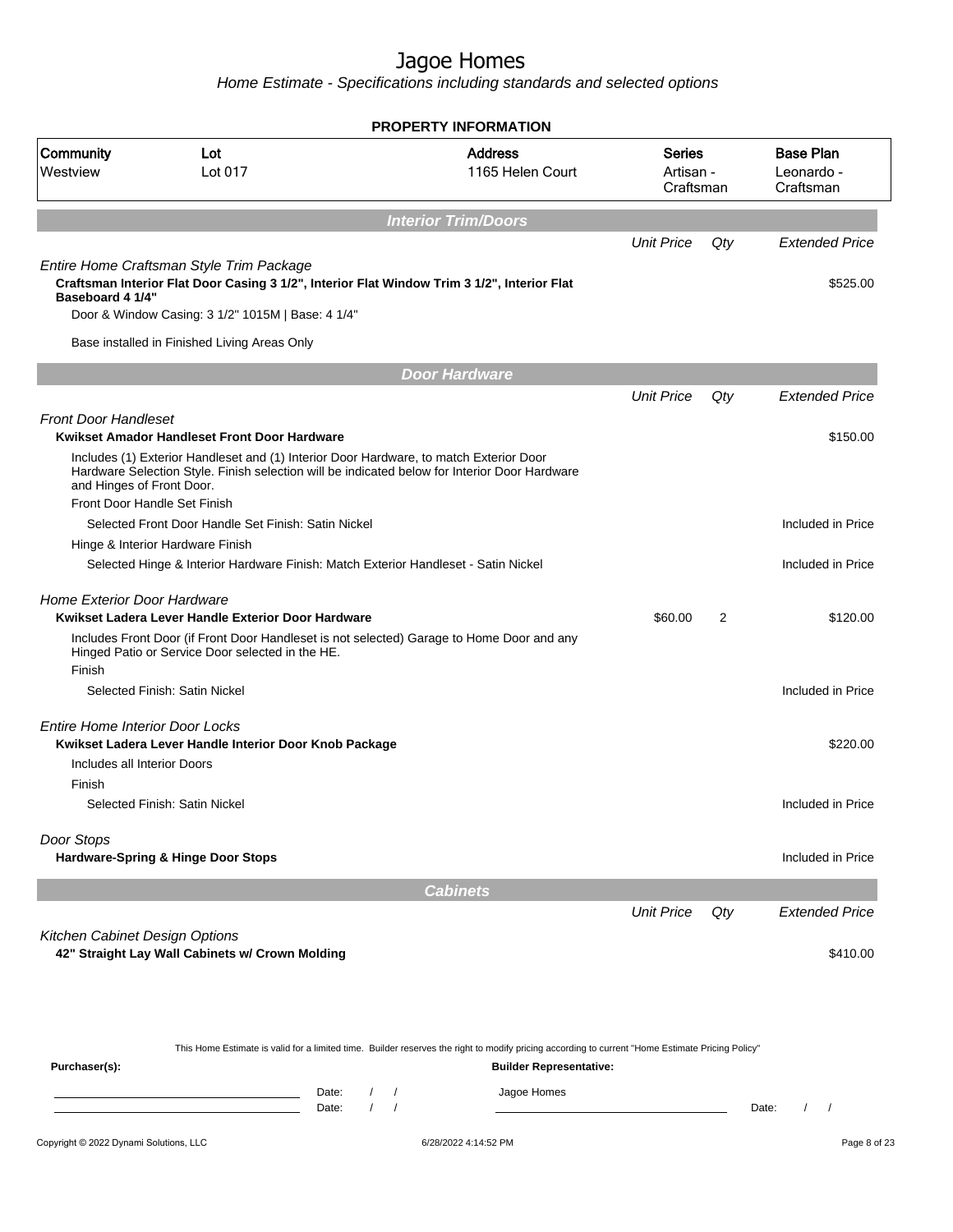|                                                        | <b>PROPERTY INFORMATION</b>                    |                                    |                                         |     |                                             |  |  |  |
|--------------------------------------------------------|------------------------------------------------|------------------------------------|-----------------------------------------|-----|---------------------------------------------|--|--|--|
| Community<br>Westview                                  | Lot<br>Lot 017                                 | <b>Address</b><br>1165 Helen Court | <b>Series</b><br>Artisan -<br>Craftsman |     | <b>Base Plan</b><br>Leonardo -<br>Craftsman |  |  |  |
|                                                        |                                                | <b>Cabinets</b>                    |                                         |     |                                             |  |  |  |
|                                                        |                                                |                                    | <b>Unit Price</b>                       | Qty | <b>Extended Price</b>                       |  |  |  |
| <b>Kitchen Cabinets</b>                                |                                                |                                    |                                         |     |                                             |  |  |  |
| Full Overlay Shaker Door                               | <b>Brellin Full Overlay Purestyle Laminate</b> |                                    |                                         |     | \$1,070.00                                  |  |  |  |
| Finish                                                 |                                                |                                    |                                         |     |                                             |  |  |  |
|                                                        | Selected Finish: Greyhound                     |                                    |                                         |     | Included in Price                           |  |  |  |
| <b>Owners Bath Cabinets</b>                            |                                                |                                    |                                         |     |                                             |  |  |  |
|                                                        | <b>Brellin Full Overlay Purestyle Laminate</b> |                                    |                                         |     | \$210.00                                    |  |  |  |
| Finish                                                 |                                                |                                    |                                         |     |                                             |  |  |  |
|                                                        | Selected Finish: Greyhound                     |                                    |                                         |     | Included in Price                           |  |  |  |
| Vanity Height                                          | Selected Vanity Height: Raised - 35"           |                                    |                                         |     | \$70.00                                     |  |  |  |
| <b>Bath 2 Cabinets</b>                                 | <b>Brellin Full Overlay Purestyle Laminate</b> |                                    |                                         |     | \$140.00                                    |  |  |  |
| Finish                                                 | Selected Finish: Greyhound                     |                                    |                                         |     | Included in Price                           |  |  |  |
| Vanity Height                                          |                                                |                                    |                                         |     |                                             |  |  |  |
|                                                        | Selected Vanity Height: Raised - 35"           |                                    |                                         |     | \$70.00                                     |  |  |  |
|                                                        |                                                | <b>Cabinet Hardware</b>            |                                         |     |                                             |  |  |  |
|                                                        |                                                |                                    | <b>Unit Price</b>                       | Qty | <b>Extended Price</b>                       |  |  |  |
| Kitchen Cabinet Hardware<br><b>Rosalynn Collection</b> |                                                |                                    |                                         |     | \$0.00                                      |  |  |  |
| <b>Cabinet Door Hardware</b>                           |                                                |                                    |                                         |     |                                             |  |  |  |
|                                                        | Selected Cabinet Door Hardware: 192mm          |                                    |                                         |     | Included in Price                           |  |  |  |
| <b>Cabinet Drawer Hardware</b>                         |                                                |                                    |                                         |     |                                             |  |  |  |
|                                                        | Selected Cabinet Drawer Hardware: 128mm        |                                    |                                         |     | Included in Price                           |  |  |  |
| Finish                                                 |                                                |                                    |                                         |     |                                             |  |  |  |
|                                                        | Selected Finish: Polished Chrome               |                                    |                                         |     | Included in Price                           |  |  |  |
| Owner's Bath Cabinet Hardware                          |                                                |                                    |                                         |     |                                             |  |  |  |
| <b>Rosalynn Collection</b>                             |                                                |                                    |                                         |     | \$0.00                                      |  |  |  |
| <b>Cabinet Door Hardware</b>                           |                                                |                                    |                                         |     |                                             |  |  |  |
|                                                        | Selected Cabinet Door Hardware: 192mm          |                                    |                                         |     | Included in Price                           |  |  |  |
| <b>Cabinet Drawer Hardware</b>                         |                                                |                                    |                                         |     |                                             |  |  |  |
|                                                        | Selected Cabinet Drawer Hardware: 128mm        |                                    |                                         |     | Included in Price                           |  |  |  |

|               |       |  | This Home Estimate is valid for a limited time. Builder reserves the right to modify pricing according to current "Home Estimate Pricing Policy" |       |  |
|---------------|-------|--|--------------------------------------------------------------------------------------------------------------------------------------------------|-------|--|
| Purchaser(s): |       |  | <b>Builder Representative:</b>                                                                                                                   |       |  |
|               | Date: |  | Jagoe Homes                                                                                                                                      |       |  |
|               | Date: |  |                                                                                                                                                  | Date: |  |
|               |       |  |                                                                                                                                                  |       |  |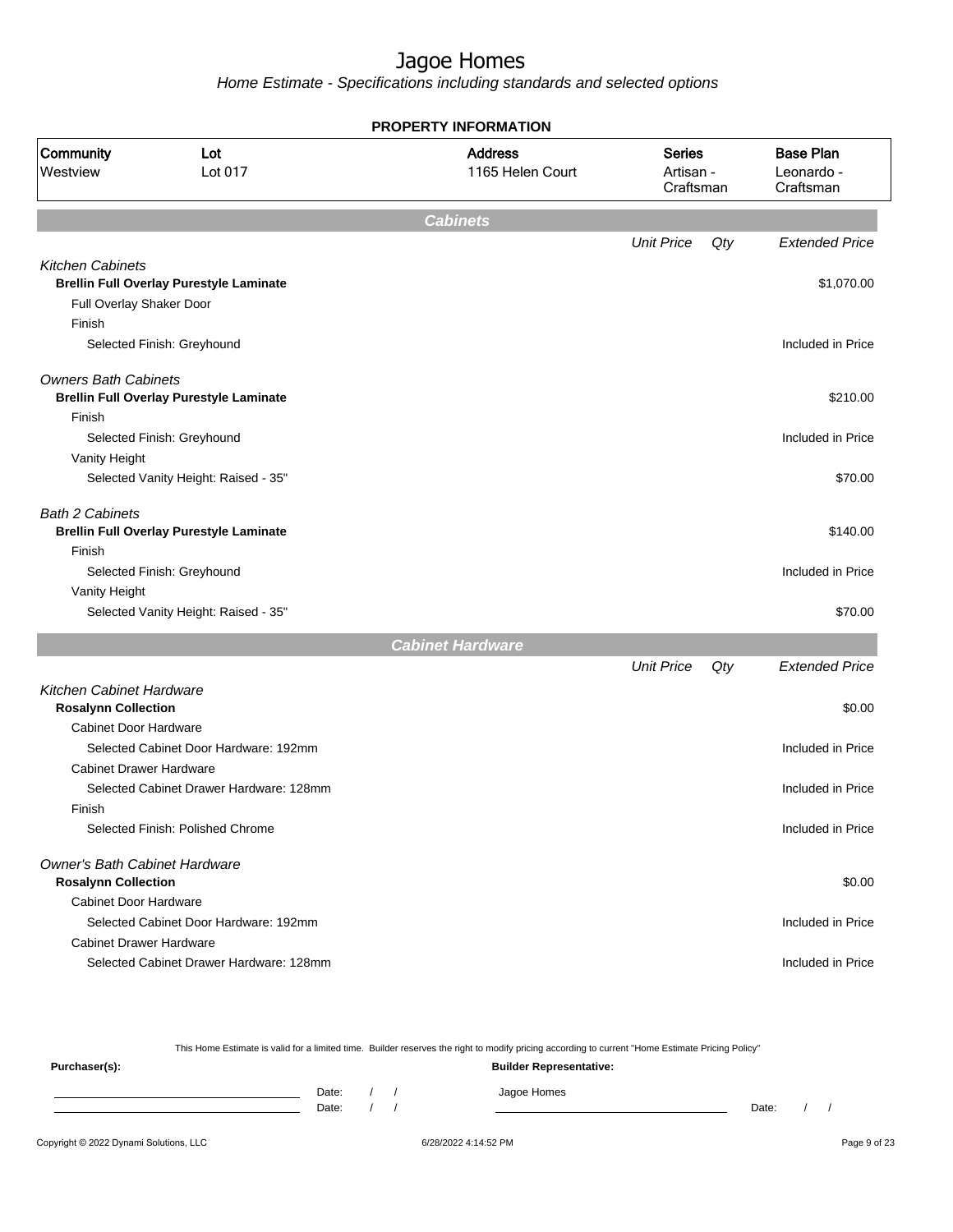Home Estimate - Specifications including standards and selected options

| <b>PROPERTY INFORMATION</b>                                                                                                                                                                                                                                                                                                                                                                          |                                  |     |                                             |
|------------------------------------------------------------------------------------------------------------------------------------------------------------------------------------------------------------------------------------------------------------------------------------------------------------------------------------------------------------------------------------------------------|----------------------------------|-----|---------------------------------------------|
| Community<br><b>Address</b><br>Lot<br>Lot 017<br>1165 Helen Court<br>Westview                                                                                                                                                                                                                                                                                                                        | Series<br>Artisan -<br>Craftsman |     | <b>Base Plan</b><br>Leonardo -<br>Craftsman |
| <b>Cabinet Hardware</b>                                                                                                                                                                                                                                                                                                                                                                              |                                  |     |                                             |
|                                                                                                                                                                                                                                                                                                                                                                                                      | <b>Unit Price</b>                | Qty | <b>Extended Price</b>                       |
| <b>Owner's Bath Cabinet Hardware</b><br>Finish                                                                                                                                                                                                                                                                                                                                                       |                                  |     |                                             |
| Selected Finish: Polished Chrome                                                                                                                                                                                                                                                                                                                                                                     |                                  |     | Included in Price                           |
| <b>Bath 2 Cabinet Hardware</b><br><b>Rosalynn Collection</b>                                                                                                                                                                                                                                                                                                                                         |                                  |     | \$0.00                                      |
| <b>Cabinet Door Hardware</b>                                                                                                                                                                                                                                                                                                                                                                         |                                  |     |                                             |
| Selected Cabinet Door Hardware: 192mm                                                                                                                                                                                                                                                                                                                                                                |                                  |     | Included in Price                           |
| Finish                                                                                                                                                                                                                                                                                                                                                                                               |                                  |     |                                             |
| Selected Finish: Polished Chrome                                                                                                                                                                                                                                                                                                                                                                     |                                  |     | Included in Price                           |
| <b>Countertops</b>                                                                                                                                                                                                                                                                                                                                                                                   |                                  |     |                                             |
|                                                                                                                                                                                                                                                                                                                                                                                                      | <b>Unit Price</b>                | Qty | <b>Extended Price</b>                       |
| <b>Kitchen Countertops</b><br>Granite   3cm Class I                                                                                                                                                                                                                                                                                                                                                  |                                  |     | \$2,840.00                                  |
| Includes Stainless Steel Undermount Double Bowl Sink and 4 in Granite splash. Included<br>splash will be removed if decorative backsplash is selected.                                                                                                                                                                                                                                               |                                  |     |                                             |
| Granite is not seamless and seams will be visible and can be felt.<br>Colors could vary from samples due to the nature of natural stone.                                                                                                                                                                                                                                                             |                                  |     |                                             |
| Color                                                                                                                                                                                                                                                                                                                                                                                                |                                  |     |                                             |
| Selected Color: Dallas White                                                                                                                                                                                                                                                                                                                                                                         |                                  |     | Included in Price                           |
| Edge Profile                                                                                                                                                                                                                                                                                                                                                                                         |                                  |     |                                             |
| Selected Edge Profile: Pencil Edge Top & Bottom                                                                                                                                                                                                                                                                                                                                                      |                                  |     | Included in Price                           |
| Owner's Bath Vanity Top                                                                                                                                                                                                                                                                                                                                                                              |                                  |     |                                             |
| <b>Cultured Marble   Double Rectangle Bowl</b>                                                                                                                                                                                                                                                                                                                                                       |                                  |     | \$390.00                                    |
| Cultured Marble is Beautiful - Veining and patterns can be incorporated during the casting<br>process, creating character, depth and interest that mimics its natural counterpart.<br>Low Maintenance – Cultured marble never needs to be sealed and is easy to clean with non-<br>abrasive products.<br>Durable - Cultured marble is non-porous, making it extremely tough and resistant to stains, |                                  |     |                                             |
| mildew and chips.<br>Economical - In general, cultured marble is less expensive to fabricate and install than slab<br>marble, but will increase the overall value of a home just as natural stone products will.                                                                                                                                                                                     |                                  |     |                                             |
| Color                                                                                                                                                                                                                                                                                                                                                                                                |                                  |     |                                             |
| Selected Color: Classic White                                                                                                                                                                                                                                                                                                                                                                        |                                  |     | Included in Price                           |
| Finish<br>Selected Finish: Matte                                                                                                                                                                                                                                                                                                                                                                     |                                  |     | Included in Price                           |
|                                                                                                                                                                                                                                                                                                                                                                                                      |                                  |     |                                             |

This Home Estimate is valid for a limited time. Builder reserves the right to modify pricing according to current "Home Estimate Pricing Policy"

**Purchaser(s): Builder Representative:** Date: / / Jagoe Homes<br>Date: / / Jagoe Homes Date: / / **Date: / / 2006** Date: / / / Date: / / /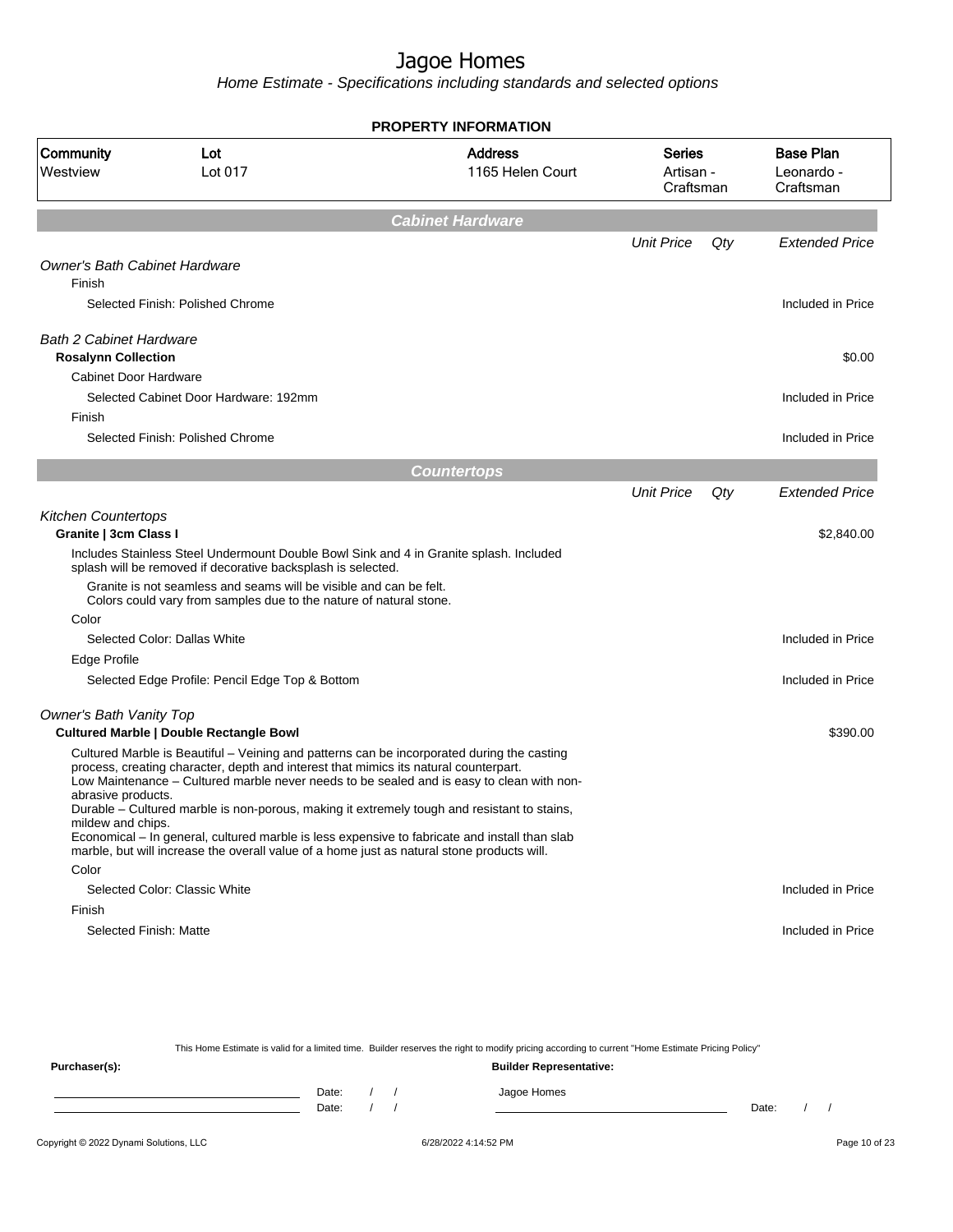Home Estimate - Specifications including standards and selected options

|                             |                                                                                                                                                                                                                                                                                                                                                                                              | <b>PROPERTY INFORMATION</b>        |                                         |     |                                             |
|-----------------------------|----------------------------------------------------------------------------------------------------------------------------------------------------------------------------------------------------------------------------------------------------------------------------------------------------------------------------------------------------------------------------------------------|------------------------------------|-----------------------------------------|-----|---------------------------------------------|
| Community<br>Westview       | Lot<br>Lot 017                                                                                                                                                                                                                                                                                                                                                                               | <b>Address</b><br>1165 Helen Court | <b>Series</b><br>Artisan -<br>Craftsman |     | <b>Base Plan</b><br>Leonardo -<br>Craftsman |
|                             |                                                                                                                                                                                                                                                                                                                                                                                              | <b>Countertops</b>                 |                                         |     |                                             |
|                             |                                                                                                                                                                                                                                                                                                                                                                                              |                                    | <b>Unit Price</b>                       | Qty | <b>Extended Price</b>                       |
| Bath 2 Vanity Top           |                                                                                                                                                                                                                                                                                                                                                                                              |                                    |                                         |     |                                             |
|                             | <b>Cultured Marble   Rectangle Bowl</b>                                                                                                                                                                                                                                                                                                                                                      |                                    |                                         |     | \$80.00                                     |
| Color                       |                                                                                                                                                                                                                                                                                                                                                                                              |                                    |                                         |     |                                             |
|                             | Selected Color: Classic White                                                                                                                                                                                                                                                                                                                                                                |                                    |                                         |     | Included in Price                           |
| Finish                      |                                                                                                                                                                                                                                                                                                                                                                                              |                                    |                                         |     |                                             |
| Selected Finish: Matte      |                                                                                                                                                                                                                                                                                                                                                                                              |                                    |                                         |     | Included in Price                           |
|                             |                                                                                                                                                                                                                                                                                                                                                                                              | <b>Countertops   Backsplashes</b>  |                                         |     |                                             |
|                             |                                                                                                                                                                                                                                                                                                                                                                                              |                                    | <b>Unit Price</b>                       | Qty | <b>Extended Price</b>                       |
| Kitchen   Backsplash        |                                                                                                                                                                                                                                                                                                                                                                                              |                                    |                                         |     |                                             |
| <b>Mythology</b>            |                                                                                                                                                                                                                                                                                                                                                                                              |                                    |                                         |     | \$930.00                                    |
| the Mediterranean islands.  | Experience Mediterranean essence with the Mythology™ collection - featuring<br>styles and characteristics sure to stir your soul. As dramatic as it is chic in the detailing; rich<br>natural earth tones and textures with handmade look punches<br>are the foundation of Mythology™. With curvaceous 6-inch arabesque shapes & Picket<br>Mosaic options, embody the warmth and serenity of |                                    |                                         |     |                                             |
| Ceramic                     |                                                                                                                                                                                                                                                                                                                                                                                              |                                    |                                         |     |                                             |
|                             | Selected Ceramic: Mythology Arabesque Santorini MY90                                                                                                                                                                                                                                                                                                                                         |                                    |                                         |     | Included in Price                           |
| <b>Ceramic Direction</b>    |                                                                                                                                                                                                                                                                                                                                                                                              |                                    |                                         |     |                                             |
|                             | Selected Ceramic Direction: N/A with Arabesque                                                                                                                                                                                                                                                                                                                                               |                                    |                                         |     | Included in Price                           |
| <b>Grout Color</b>          |                                                                                                                                                                                                                                                                                                                                                                                              |                                    |                                         |     |                                             |
|                             | Selected Grout Color: 02 Pewter                                                                                                                                                                                                                                                                                                                                                              |                                    |                                         |     | Included in Price                           |
| Trim                        |                                                                                                                                                                                                                                                                                                                                                                                              |                                    |                                         |     |                                             |
|                             | Selected Trim: Polished Chrome                                                                                                                                                                                                                                                                                                                                                               |                                    |                                         |     | Included in Price                           |
|                             |                                                                                                                                                                                                                                                                                                                                                                                              | <b>Mirrors</b>                     |                                         |     |                                             |
|                             |                                                                                                                                                                                                                                                                                                                                                                                              |                                    | <b>Unit Price</b>                       | Qty | <b>Extended Price</b>                       |
| <b>Owner's Bath Mirrors</b> |                                                                                                                                                                                                                                                                                                                                                                                              |                                    |                                         |     |                                             |
|                             | Beveled Edged Mirrors, (Qty 2), 24" X 36"                                                                                                                                                                                                                                                                                                                                                    |                                    |                                         |     | \$80.00                                     |
|                             |                                                                                                                                                                                                                                                                                                                                                                                              |                                    |                                         |     |                                             |
| <b>Bath 2 Mirror</b>        | Beveled Edge Mirror(s)   Per Base Plan                                                                                                                                                                                                                                                                                                                                                       |                                    |                                         |     | Included in Price                           |
|                             |                                                                                                                                                                                                                                                                                                                                                                                              |                                    |                                         |     |                                             |

This Home Estimate is valid for a limited time. Builder reserves the right to modify pricing according to current "Home Estimate Pricing Policy"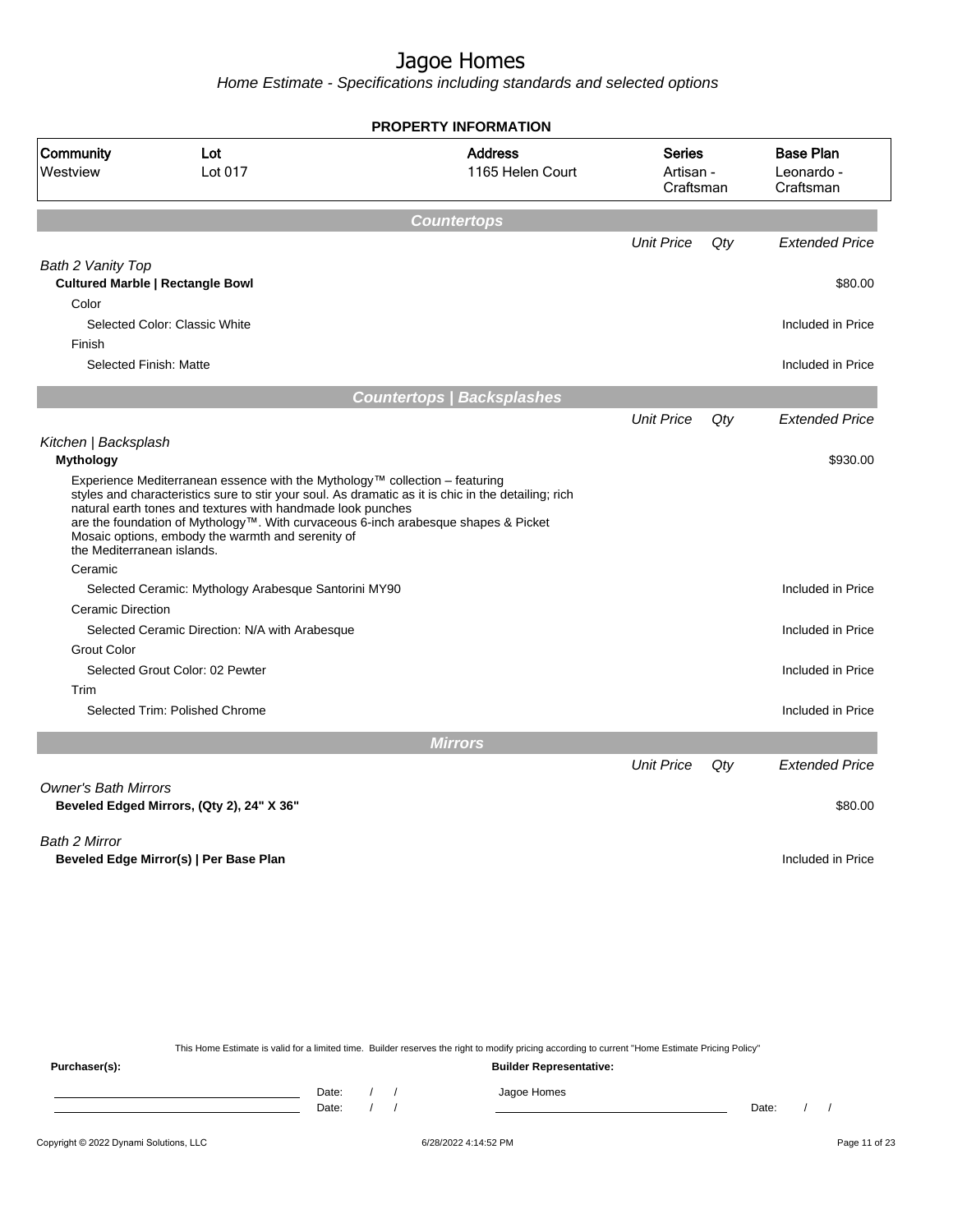Home Estimate - Specifications including standards and selected options

|                                    |                                                                                               | <b>PROPERTY INFORMATION</b>        |                                  |     |                                             |
|------------------------------------|-----------------------------------------------------------------------------------------------|------------------------------------|----------------------------------|-----|---------------------------------------------|
| Community<br>Westview              | Lot<br>Lot 017                                                                                | <b>Address</b><br>1165 Helen Court | Series<br>Artisan -<br>Craftsman |     | <b>Base Plan</b><br>Leonardo -<br>Craftsman |
|                                    |                                                                                               | <b>Appliances</b>                  |                                  |     |                                             |
|                                    |                                                                                               |                                    | <b>Unit Price</b>                | Qty | <b>Extended Price</b>                       |
| Kitchen Range                      |                                                                                               |                                    |                                  |     |                                             |
|                                    | Range - Gas - Free Standing Continuous Grates                                                 |                                    |                                  |     | \$240.00                                    |
| Finish                             |                                                                                               |                                    |                                  |     |                                             |
|                                    | Selected Finish: Stainless Steel - JGBS66REKSS                                                |                                    |                                  |     | \$150.00                                    |
|                                    | Kitchen Microwave or Microwave Hood                                                           |                                    |                                  |     |                                             |
| <b>Microwave - Stainless Steel</b> |                                                                                               |                                    |                                  |     | \$80.00                                     |
|                                    | GE® 1.6 CU. FT. OVER-THE-RANGE MICROWAVE OVEN                                                 |                                    |                                  |     |                                             |
|                                    | Technical Specification: APPROXIMATE DIMENSIONS (HxWxD)<br>16 1/8 H x 29 7/8 W x 15 9/16 D in |                                    |                                  |     |                                             |
| Finish                             |                                                                                               |                                    |                                  |     |                                             |
|                                    | Selected Finish: Stainless Steel - JVM3160RFSS                                                |                                    |                                  |     | Included in Price                           |
| Kitchen Dishwasher                 |                                                                                               |                                    |                                  |     |                                             |
|                                    | Dishwasher - Front Control - Stainless Steel                                                  |                                    |                                  |     | \$60.00                                     |
| <b>CYCLE &amp; DRY BOOST</b>       | GE® FRONT CONTROL WITH PLASTIC INTERIOR DISHWASHER WITH SANITIZE                              |                                    |                                  |     |                                             |
|                                    | Technical Specification: APPROXIMATE DIMENSIONS (HxWxD)<br>33 3/8 H x 23 3/4 W x 24 D in      |                                    |                                  |     |                                             |
| Finish                             |                                                                                               |                                    |                                  |     |                                             |
|                                    | Selected Finish: GDF550PSRSS                                                                  |                                    |                                  |     | Included in Price                           |
| Refrigerator                       |                                                                                               |                                    |                                  |     |                                             |
| Finish                             | Refrigerator - Side by Side w/ Ice & Water on Door                                            |                                    |                                  |     | \$650.00                                    |
|                                    | Selected Finish: Stainless Steel - GSS25GYPFS                                                 |                                    |                                  |     | \$165.00                                    |
|                                    |                                                                                               | <b>Plumbing</b>                    |                                  |     |                                             |
|                                    |                                                                                               |                                    | <b>Unit Price</b>                | Qty | <b>Extended Price</b>                       |
|                                    | Owner's Bath Fixture Color Package                                                            |                                    |                                  |     |                                             |
| <b>Bath Fixture Color</b>          |                                                                                               |                                    |                                  |     | Included in Price                           |
| Color                              |                                                                                               |                                    |                                  |     |                                             |
| Selected Color: White              |                                                                                               |                                    |                                  |     | Included in Price                           |
| Owner's Bath Vanity                |                                                                                               |                                    |                                  |     |                                             |
| 60" Double Bowl                    |                                                                                               |                                    |                                  |     | \$1,760.00                                  |
|                                    |                                                                                               |                                    |                                  |     |                                             |

This Home Estimate is valid for a limited time. Builder reserves the right to modify pricing according to current "Home Estimate Pricing Policy" **Purchaser(s): Builder Representative:** Date: / / Jagoe Homes<br>Date: / / Jagoe Homes Date: / / Date: / /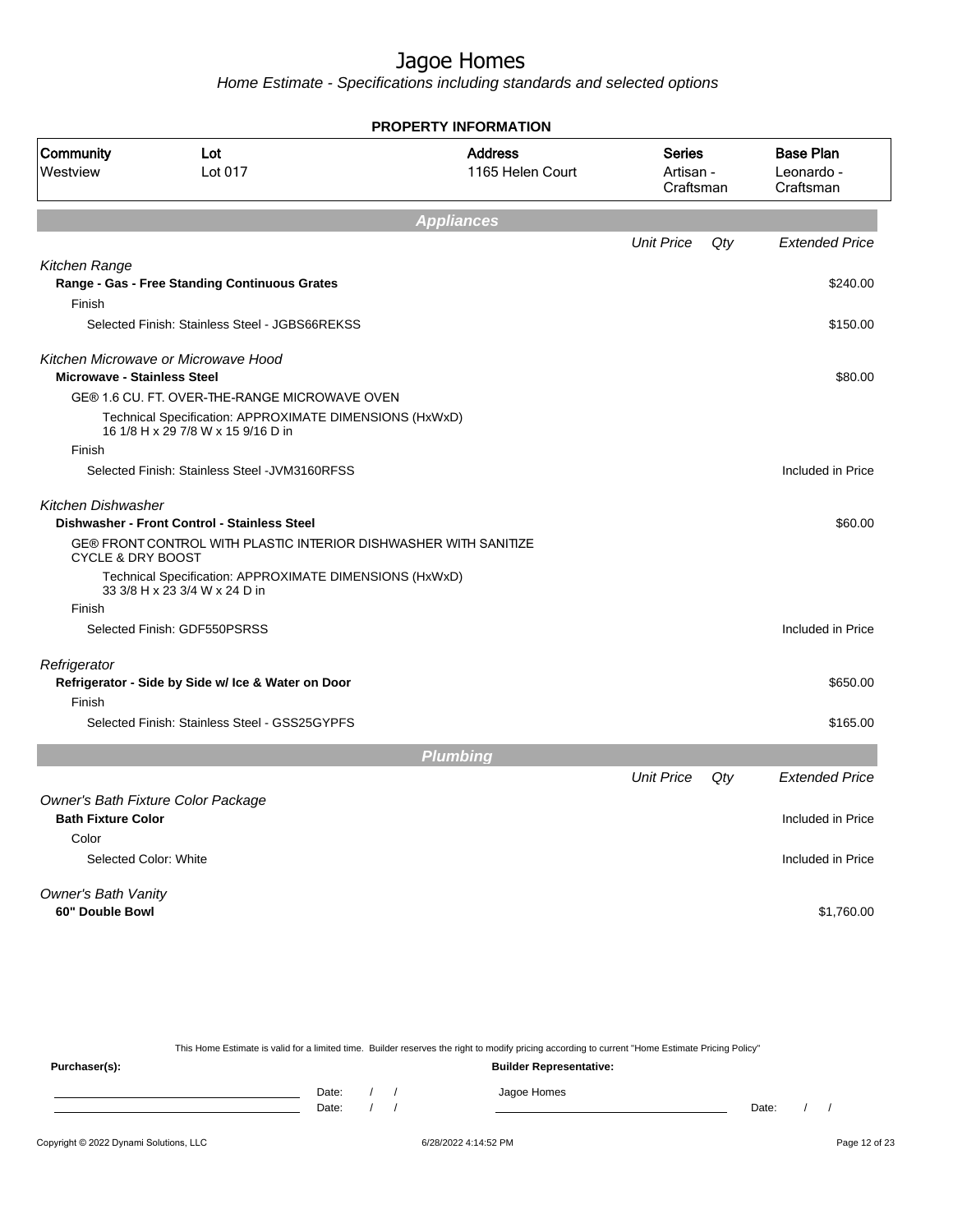|                                                                                 |                                                                                                                                | <b>PROPERTY INFORMATION</b>                                                                  |                                         |     |                                             |
|---------------------------------------------------------------------------------|--------------------------------------------------------------------------------------------------------------------------------|----------------------------------------------------------------------------------------------|-----------------------------------------|-----|---------------------------------------------|
| Community<br>Westview                                                           | Lot<br>Lot 017                                                                                                                 | <b>Address</b><br>1165 Helen Court                                                           | <b>Series</b><br>Artisan -<br>Craftsman |     | <b>Base Plan</b><br>Leonardo -<br>Craftsman |
|                                                                                 |                                                                                                                                | <b>Plumbing</b>                                                                              |                                         |     |                                             |
|                                                                                 |                                                                                                                                |                                                                                              | <b>Unit Price</b>                       | Qty | <b>Extended Price</b>                       |
| <b>Owner's Bath Lavatory Faucet</b><br><b>Delta Ashlyn Collection</b><br>Finish |                                                                                                                                |                                                                                              |                                         | 2   | Included in Price                           |
|                                                                                 | Selected Finish: Chrome                                                                                                        |                                                                                              |                                         |     | Included in Price                           |
| Spread                                                                          |                                                                                                                                |                                                                                              |                                         |     |                                             |
|                                                                                 | Selected Spread: 2564   4" Spread                                                                                              |                                                                                              |                                         |     | Included in Price                           |
| in Chrome                                                                       | Owners Bath   Tub/Shower or Shower Stall<br>Late Change Request 17 WV - Market - Owner's Bath Shower Door to be Semi-Frameless |                                                                                              |                                         |     | \$130.00                                    |
|                                                                                 | Owner's Bath Towel Bar or Robe Hooks & Paper Holder<br><b>Chrome Towel Bar &amp; Paper Holder</b>                              |                                                                                              |                                         |     | Included in Price                           |
| Owners Bath   Commode<br>1.6 Gallon<br>2 PC                                     | Standard 1.6 Gallon Commode, 2 pc.                                                                                             |                                                                                              |                                         |     | Included in Price                           |
| Bath 2   Commode<br>1.6 Gallon<br>2 PC                                          | Standard 1.6 Gallon Commode, 2 pc.                                                                                             |                                                                                              |                                         |     | Included in Price                           |
| <b>Bath 2 Fixture Color Package</b><br><b>Bath Fixture Color</b>                |                                                                                                                                |                                                                                              |                                         |     | Included in Price                           |
| Color<br>Selected Color: White                                                  |                                                                                                                                |                                                                                              |                                         |     | Included in Price                           |
| Bath 2 Vanity<br><b>Specification Per Base Plan</b><br>for more information.    |                                                                                                                                | Vanity specification as indicated on Base Floor Plan. Please contact your Design Coordinator |                                         |     | Included in Price                           |
| <b>Bath 2 Lavatory Faucet</b><br><b>Delta Ashlyn Collection</b>                 |                                                                                                                                |                                                                                              |                                         |     | Included in Price                           |
| Finish                                                                          | Selected Finish: Chrome                                                                                                        |                                                                                              |                                         |     | Included in Price                           |
| Spread                                                                          | Selected Spread: 2564   4" Spread                                                                                              |                                                                                              |                                         |     | Included in Price                           |

|               |       |  | This Home Estimate is valid for a limited time. Builder reserves the right to modify pricing according to current "Home Estimate Pricing Policy" |       |  |
|---------------|-------|--|--------------------------------------------------------------------------------------------------------------------------------------------------|-------|--|
| Purchaser(s): |       |  | <b>Builder Representative:</b>                                                                                                                   |       |  |
|               | Date: |  | Jagoe Homes                                                                                                                                      |       |  |
|               | Date: |  |                                                                                                                                                  | Date: |  |
|               |       |  |                                                                                                                                                  |       |  |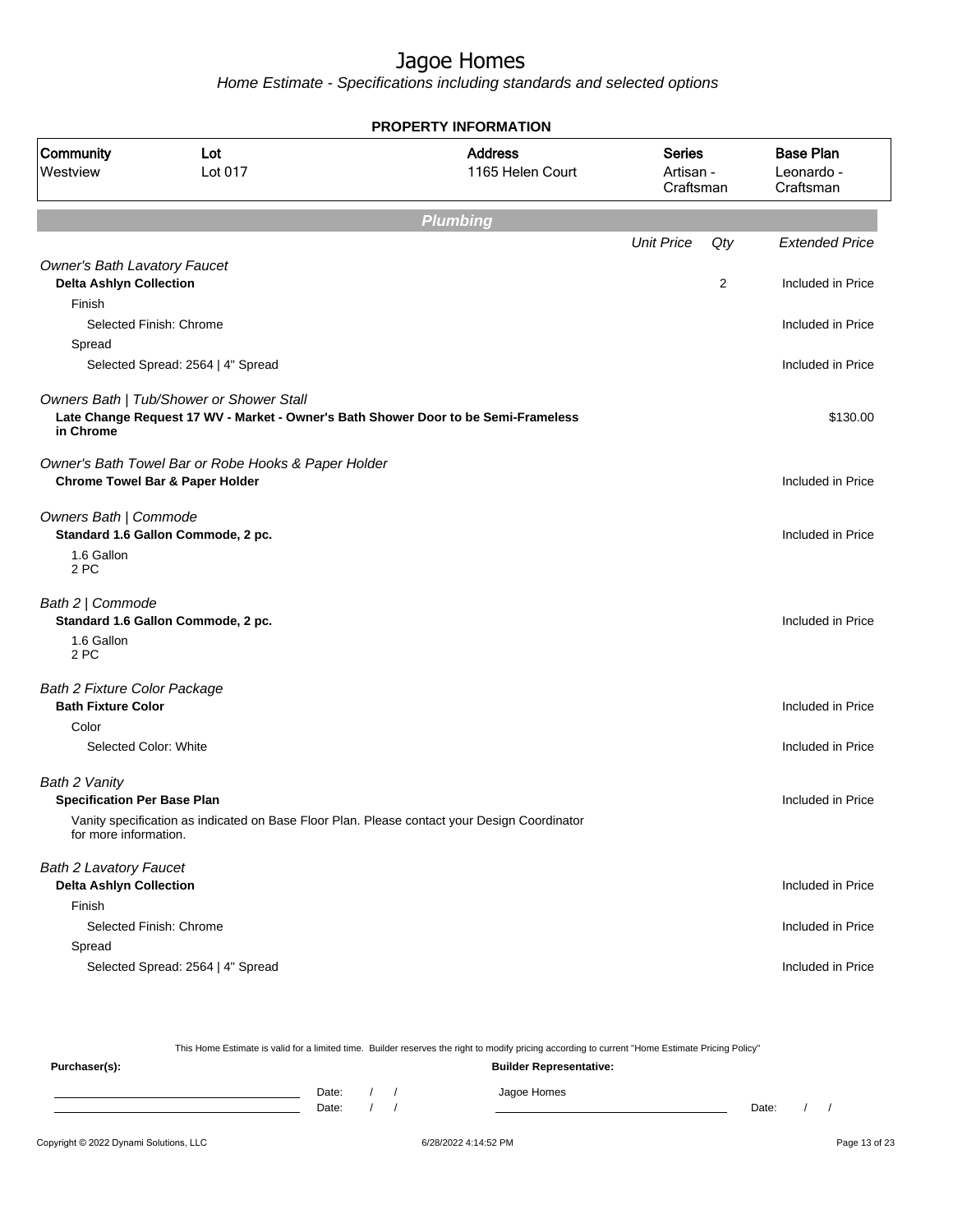Home Estimate - Specifications including standards and selected options

|                                                                 |                                                                                                | <b>PROPERTY INFORMATION</b>        |                                         |     |                                             |
|-----------------------------------------------------------------|------------------------------------------------------------------------------------------------|------------------------------------|-----------------------------------------|-----|---------------------------------------------|
| Community<br>Westview                                           | Lot<br>Lot 017                                                                                 | <b>Address</b><br>1165 Helen Court | <b>Series</b><br>Artisan -<br>Craftsman |     | <b>Base Plan</b><br>Leonardo -<br>Craftsman |
|                                                                 |                                                                                                | <b>Plumbing</b>                    |                                         |     |                                             |
|                                                                 |                                                                                                |                                    | <b>Unit Price</b>                       | Qty | <b>Extended Price</b>                       |
| Bath 2 Towel Bar & Paper Holder                                 | <b>Chrome Towel Bar &amp; Paper Holder</b>                                                     |                                    |                                         |     | Included in Price                           |
| 60" Fiberglass Tub/Shower                                       | Bath 2 Tub/Shower or Shower Stall                                                              |                                    |                                         |     | Included in Price                           |
| <b>Bath 2 Tub/Shower Faucet</b>                                 | Delta Ashlyn Tub/Shower Faucet T14464                                                          |                                    |                                         |     | Included in Price                           |
| Finish                                                          | Selected Finish: Chrome                                                                        |                                    |                                         |     | Included in Price                           |
| Kitchen   Gas Line for Range<br>Existing 220v outlet remains.   | Gas Line for Range, Includes 110-Volt Outlet                                                   |                                    |                                         |     | \$970.00                                    |
| <b>Kitchen Sink</b><br>Sink 9 1/2" Deep                         | Blanco Precis Undermount Sink - Super Single Bowl w/Chrome Disposal Flange                     |                                    |                                         |     | \$680.00                                    |
| Color                                                           | Selected Color: Metallic Gray 440148                                                           |                                    |                                         |     | Included in Price                           |
| <b>Kitchen Sink Faucet</b><br>Finish                            | Kitchen Sink Faucet - Delta Emmaline Single Handle Pull Down #9182<br>Selected Finish: Chrome  |                                    |                                         |     | \$360.00<br>Included in Price               |
| Kitchen Garbage Disposal<br>Garbage Disposal 1/3 hp             |                                                                                                |                                    |                                         |     | Included in Price                           |
| Kitchen Ice Maker Water Line<br>Ice Maker Water Line            |                                                                                                |                                    |                                         |     | Included in Price                           |
| <b>Entire Home Water Heater</b><br><b>Tankless Water Heater</b> |                                                                                                |                                    |                                         |     | Included in Price                           |
| <b>Main Water Shutoff Valve</b>                                 | Entire Home Main Water Shutoff Valve                                                           |                                    |                                         |     | Included in Price                           |
|                                                                 | <b>Entire Home Plumbing Supply Pipes</b><br><b>Plumbing Pipes: Water Continuous PEX Piping</b> |                                    |                                         |     | Included in Price                           |

This Home Estimate is valid for a limited time. Builder reserves the right to modify pricing according to current "Home Estimate Pricing Policy"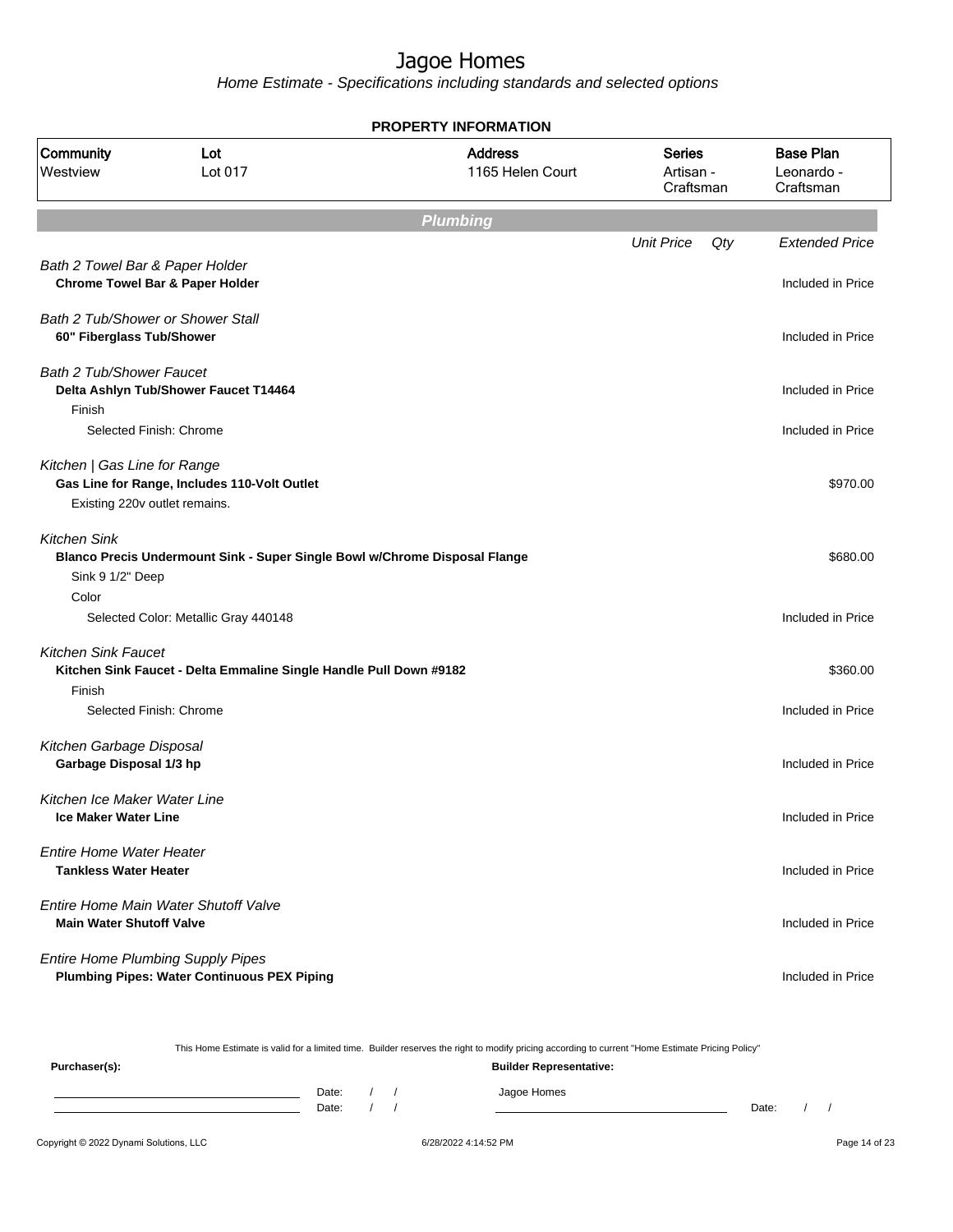|                                                                        |                                                                                    | <b>PROPERTY INFORMATION</b>                                                                  |                                         |     |                                             |
|------------------------------------------------------------------------|------------------------------------------------------------------------------------|----------------------------------------------------------------------------------------------|-----------------------------------------|-----|---------------------------------------------|
| Community<br>Westview                                                  | Lot<br>Lot 017                                                                     | <b>Address</b><br>1165 Helen Court                                                           | <b>Series</b><br>Artisan -<br>Craftsman |     | <b>Base Plan</b><br>Leonardo -<br>Craftsman |
|                                                                        |                                                                                    | <b>Plumbing</b>                                                                              |                                         |     |                                             |
|                                                                        |                                                                                    |                                                                                              | <b>Unit Price</b>                       | Qty | <b>Extended Price</b>                       |
|                                                                        | Entire Home Plumbing Waste & Vent Lines<br><b>Plumbing Drains and Vents PVC</b>    |                                                                                              |                                         |     | Included in Price                           |
|                                                                        | Entire Home Secondary Shut-Off Valves<br>Secondary Shut-Off Valves at each fixture |                                                                                              |                                         |     | Included in Price                           |
| <b>Exterior Plumbing Sewer Lines</b>                                   | Plumbing Pipes: Exterior Sewer Lines PVC Schedule 40                               |                                                                                              |                                         |     | Included in Price                           |
| <b>Exterior Sillcocks</b>                                              | <b>Outside Faucets Frost Proof (Per Plan)</b>                                      |                                                                                              |                                         |     | Included in Price                           |
|                                                                        |                                                                                    | <b>Electrical, Media, Communications</b>                                                     |                                         |     |                                             |
|                                                                        |                                                                                    |                                                                                              | <b>Unit Price</b>                       | Qty | <b>Extended Price</b>                       |
| Front Porch Light(s)<br><b>Recessed Lighting (Per Plan)</b>            |                                                                                    |                                                                                              |                                         |     | Included in Price                           |
| Foyer Light(s)<br><b>Recessed Lighting (Per Plan)</b>                  |                                                                                    |                                                                                              |                                         |     | Included in Price                           |
| <b>Family Room Ceiling Fixture</b>                                     | Ceiling Fan 52" Kichler Pro Select #330017, w/Bowl LED Light                       |                                                                                              |                                         |     | Included in Price                           |
| Color                                                                  | Selected Color: Brushed Nickel w/Silver Blades                                     |                                                                                              |                                         |     | Included in Price                           |
| <b>Kitchen Ceiling Lighting</b><br><b>Recessed Lighting (Per Plan)</b> |                                                                                    |                                                                                              |                                         |     | Included in Price                           |
| Kitchen Under Cabinet Light                                            | Under Cabinet Lighting Package, qty 2                                              |                                                                                              |                                         |     | \$260.00                                    |
| cabinets in the kitchen.                                               | This includes (2) under counter lights.                                            | Includes under cabinet lighting package to be installed in predetermined location under wall |                                         |     |                                             |
| Kitchen GFI Outlet<br>Interior GFI Outlet(s)                           |                                                                                    |                                                                                              |                                         |     | Included in Price                           |
| Kitchen Range Receptacle<br>Range 220 Volt Receptacle                  |                                                                                    |                                                                                              |                                         |     | Included in Price                           |

|               |       | This Home Estimate is valid for a limited time. Builder reserves the right to modify pricing according to current "Home Estimate Pricing Policy" |  |             |       |  |  |  |
|---------------|-------|--------------------------------------------------------------------------------------------------------------------------------------------------|--|-------------|-------|--|--|--|
| Purchaser(s): |       | <b>Builder Representative:</b>                                                                                                                   |  |             |       |  |  |  |
|               | Date: |                                                                                                                                                  |  | Jagoe Homes |       |  |  |  |
|               | Date: |                                                                                                                                                  |  |             | Date: |  |  |  |
|               |       |                                                                                                                                                  |  |             |       |  |  |  |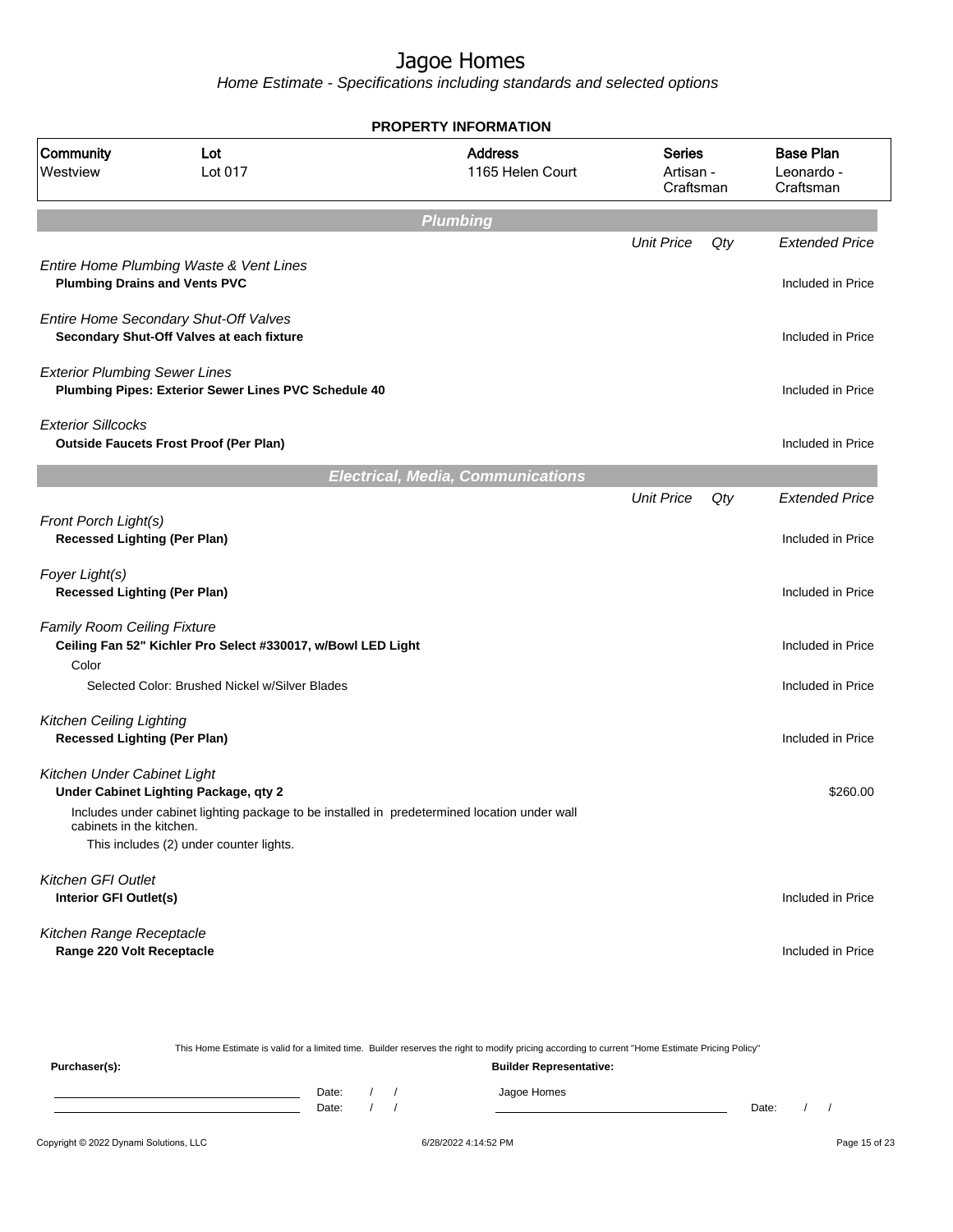Home Estimate - Specifications including standards and selected options

**PROPERTY INFORMATION**

| Community<br>Westview                                                    | Lot<br>Lot 017                                                                                   | <b>Address</b><br>1165 Helen Court                                                                                                               | <b>Series</b><br>Artisan -<br>Craftsman | <b>Base Plan</b><br>Leonardo -<br>Craftsman |
|--------------------------------------------------------------------------|--------------------------------------------------------------------------------------------------|--------------------------------------------------------------------------------------------------------------------------------------------------|-----------------------------------------|---------------------------------------------|
|                                                                          |                                                                                                  | <b>Electrical, Media, Communications</b>                                                                                                         |                                         |                                             |
|                                                                          |                                                                                                  |                                                                                                                                                  | <b>Unit Price</b><br>Qty                | <b>Extended Price</b>                       |
| Dining Area Ceiling Light(s)<br><b>Recessed Lighting (Per Plan)</b>      |                                                                                                  |                                                                                                                                                  |                                         | Included in Price                           |
| Main Level Hall Ceiling Light(s)<br>Flush Mount Light   2 Bulb<br>Finish |                                                                                                  |                                                                                                                                                  |                                         | Included in Price                           |
|                                                                          | Selected Finish: Brushed Nickel                                                                  |                                                                                                                                                  |                                         | Included in Price                           |
| <b>Laundry Ceiling Light</b><br>Flush Mount Light   3 Bulb               |                                                                                                  |                                                                                                                                                  |                                         | Included in Price                           |
| Finish                                                                   | Selected Finish: Brushed Nickel                                                                  |                                                                                                                                                  |                                         | Included in Price                           |
| Laundry Dryer Receptacle<br>Dryer 220 Volt Receptacle                    |                                                                                                  |                                                                                                                                                  |                                         | Included in Price                           |
| <b>Owner's Suite Ceiling Light</b><br>Flush Mount Light   3 Bulb         |                                                                                                  |                                                                                                                                                  |                                         | Included in Price                           |
| Finish                                                                   | Selected Finish: Brushed Nickel                                                                  |                                                                                                                                                  |                                         | Included in Price                           |
| <b>Owner's Closet Light(s)</b>                                           | Satco - 7" Square Flush Mount, 13.5 Watt/LED                                                     |                                                                                                                                                  |                                         | \$30.00                                     |
| <b>Owner's Bath Vanity Light</b>                                         | Standard   3 Light   24"   5337   Qty 2                                                          |                                                                                                                                                  |                                         | \$90.00                                     |
|                                                                          |                                                                                                  | The modern lines of this bath light fixture with Satin Etched glass will blend into many decors.                                                 |                                         |                                             |
| Finish<br>Selected Finish: Chrome                                        |                                                                                                  |                                                                                                                                                  |                                         | Included in Price                           |
|                                                                          | <b>Owner's Bath Additional Tub/Shower Light</b><br>Additional Tub/Shower Light Fixture w/ Switch |                                                                                                                                                  |                                         | \$195.00                                    |
|                                                                          | Technical Specification: Buyer must indicate choice of bath.                                     | Includes one tub/shower special recessed light fixture with switch in choice of bathroom.                                                        |                                         |                                             |
|                                                                          |                                                                                                  |                                                                                                                                                  |                                         |                                             |
| Bath Exhaust Fan, Fan Only                                               | Owner's Bath Exhaust Fan or Fan/Light                                                            |                                                                                                                                                  |                                         | Included in Price                           |
| <b>Owner's Bath GFI Outlet</b><br><b>GFI Interior Outlet(s)</b>          |                                                                                                  |                                                                                                                                                  |                                         | Included in Price                           |
|                                                                          |                                                                                                  | This Home Estimate is valid for a limited time. Builder reserves the right to modify pricing according to current "Home Estimate Pricing Policy" |                                         |                                             |
| Purchaser(s):                                                            | Date:                                                                                            | <b>Builder Representative:</b><br>Jagoe Homes<br>$\frac{1}{2}$                                                                                   |                                         |                                             |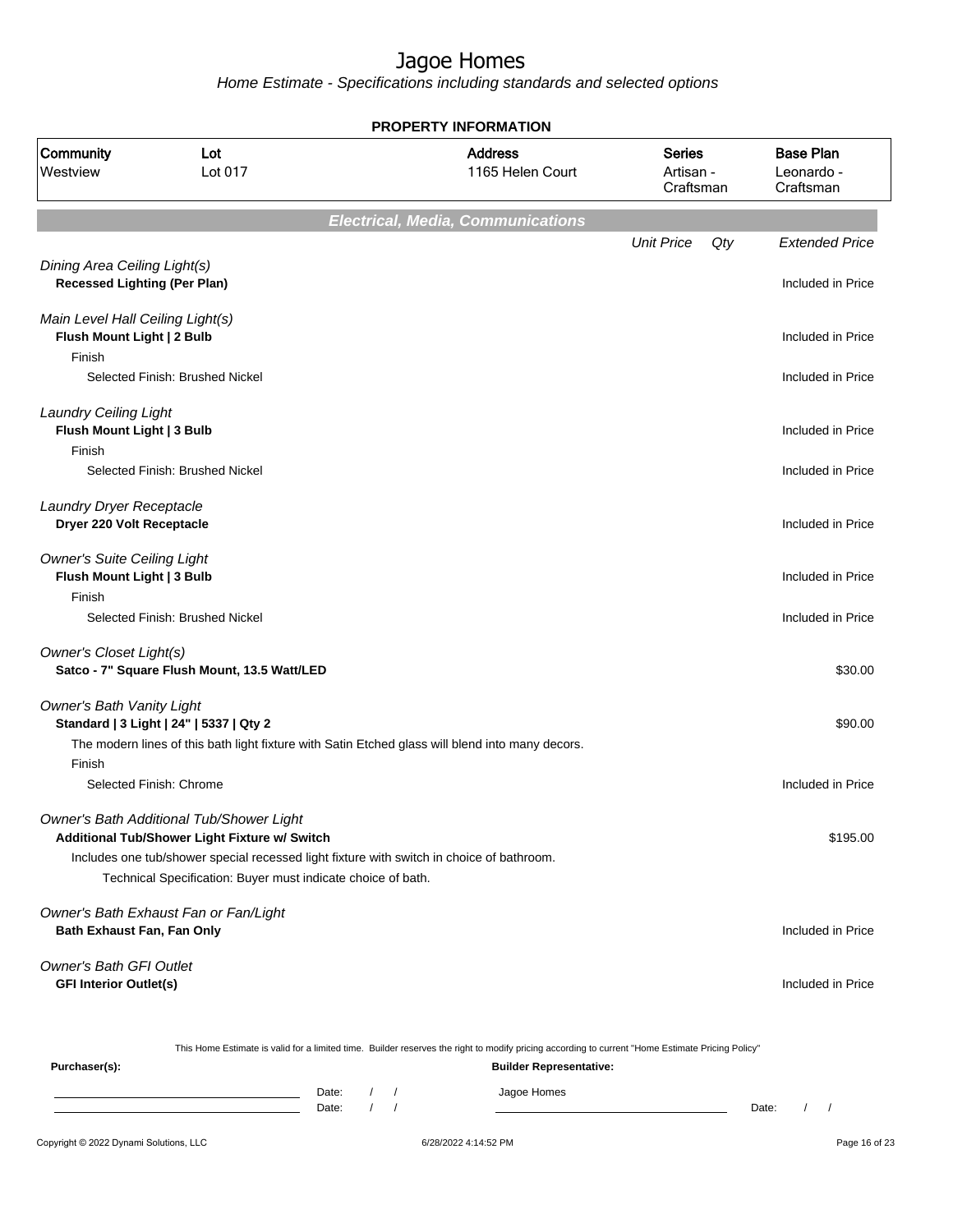Home Estimate - Specifications including standards and selected options

**Electrical, Media, Communications** Unit Price Qty Extended Price Bedroom 2 Ceiling Light **Flush Mount Light | 3 Bulb Included in Price** Finish Selected Finish: Brushed Nickel **Included in Price** Bedroom 2 Closet Light **Flush Mount Light | 2 Bulb Included in Price** Finish Selected Finish: Brushed Nickel Included in Price Bedroom 3 Ceiling Light **Flush Mount Light | 3 Bulb Included in Price** Finish Selected Finish: Brushed Nickel **Included in Price** Bedroom 3 Closet Light **Flush Mount Light | 2 Bulb Included in Price** Finish Selected Finish: Brushed Nickel Included in Price Bath 2 Vanity Light **Standard | 3 Light | 24" | 5337** Included in Price The modern lines of this bath light fixture with Satin Etched glass will blend into many decors. Finish Selected Finish: Chrome **Included in Price** Included in Price Bath 2 Additional Tub/Shower Light **Additional Tub/Shower Light Fixture w/ Switch**  $\blacksquare$  **Additional Tub/Shower Light Fixture w/ Switch**  $\blacksquare$ Includes one tub/shower special recessed light fixture with switch in choice of bathroom. Technical Specification: Buyer must indicate choice of bath. Bath 2 Exhaust Fan or Fan/Light **Bath Exhaust Fan, Fan Only Included in Price** Bath 2 GFI Outlet **Interior GFI Outlet(s)** Included in Price Garage Ceiling Light(s) **Keyless (2)** Included in Price **PROPERTY INFORMATION** Artisan - **Craftsman** Series 1165 Helen Court Address Westview Lot 017 Community Lot Leonardo - Craftsman Base Plan

|                                        |                                |  |  | This Home Estimate is valid for a limited time. Builder reserves the right to modify pricing according to current "Home Estimate Pricing Policy" |       |  |  |               |
|----------------------------------------|--------------------------------|--|--|--------------------------------------------------------------------------------------------------------------------------------------------------|-------|--|--|---------------|
| Purchaser(s):                          | <b>Builder Representative:</b> |  |  |                                                                                                                                                  |       |  |  |               |
|                                        | Date:<br>Date:                 |  |  | Jagoe Homes                                                                                                                                      | Date: |  |  |               |
| Copyright © 2022 Dynami Solutions, LLC |                                |  |  | 6/28/2022 4:14:52 PM                                                                                                                             |       |  |  | Page 17 of 23 |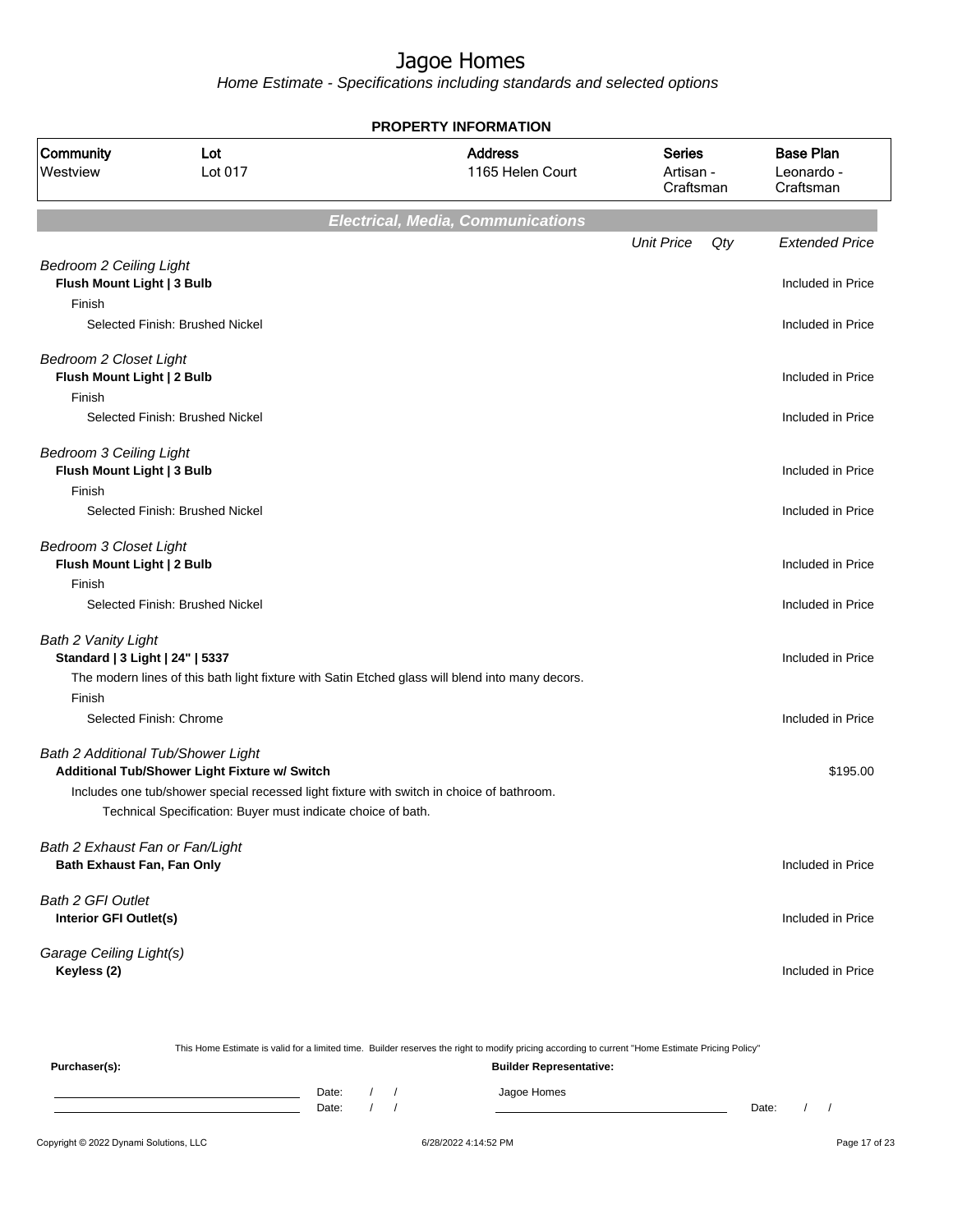Home Estimate - Specifications including standards and selected options

**Electrical, Media, Communications** Unit Price Qty Extended Price Garage Opener **Garage Door Opener Pre-Wire** Included in Price Included in Price Included in Price Garage Exterior Light **Coach Light Kichler #49926 BKT Capanna Included in Price** The 16" 1-light outdoor wall light from the Capanna™ collection features waterfall glass. Technical Specification: Width: 10.50" Height: 16.00" Finish Selected Finish: Textured Black **Included** in Price Outside Retreat Light **Exterior Kichler Light #49924 Capanna** Included in Price The 10.25" 1-light outdoor wall light from the Capanna(TM) collection gives the classic lantern light a linear update. A textured black finish and squared edges, including a capstone finial, combine with artful waterfall glass to create a style that works on homes with modern, transitional or arts & crafts architecture. 6.50W X 10.25H Finish Selected Finish: Black Textured **Included in Price** Attic Light **Attic Lights Keyless** Included in Price Front Door Doorbell Button **Doorbell Button at Front Door Door Doorbell Button at Front Door Included in Price** Front Door Door Chime **Door Chime** Included in Price Entire Home - Electrical Outlets and Switches **Electrical Outlets & Switches per Plan & Code** Included in Price Included in Price Color Selected Color: White Included in Price Included in Price Entire Home - Cable TV/Phone Outlets (Qty 6 Total) **Cable TV Outlets, RG6 wire**  $\overline{5}$  Included in Price **Telephone Interior Jacks** \$0.00 Entire Home - Braced and Wired for Future Ceiling Fan at Existing Ceiling Light **Light Location Braced and Wired for Future Ceiling Fan 120 120 120 120 120 120 120 120 13** \$345.00 **PROPERTY INFORMATION** Artisan - **Craftsman** Series 1165 Helen Court Address Westview Lot 017 Community Lot Leonardo - Craftsman Base Plan

This Home Estimate is valid for a limited time. Builder reserves the right to modify pricing according to current "Home Estimate Pricing Policy"

**Purchaser(s): Builder Representative:** Date: / / / Jagoe Homes Date: / / Date: / /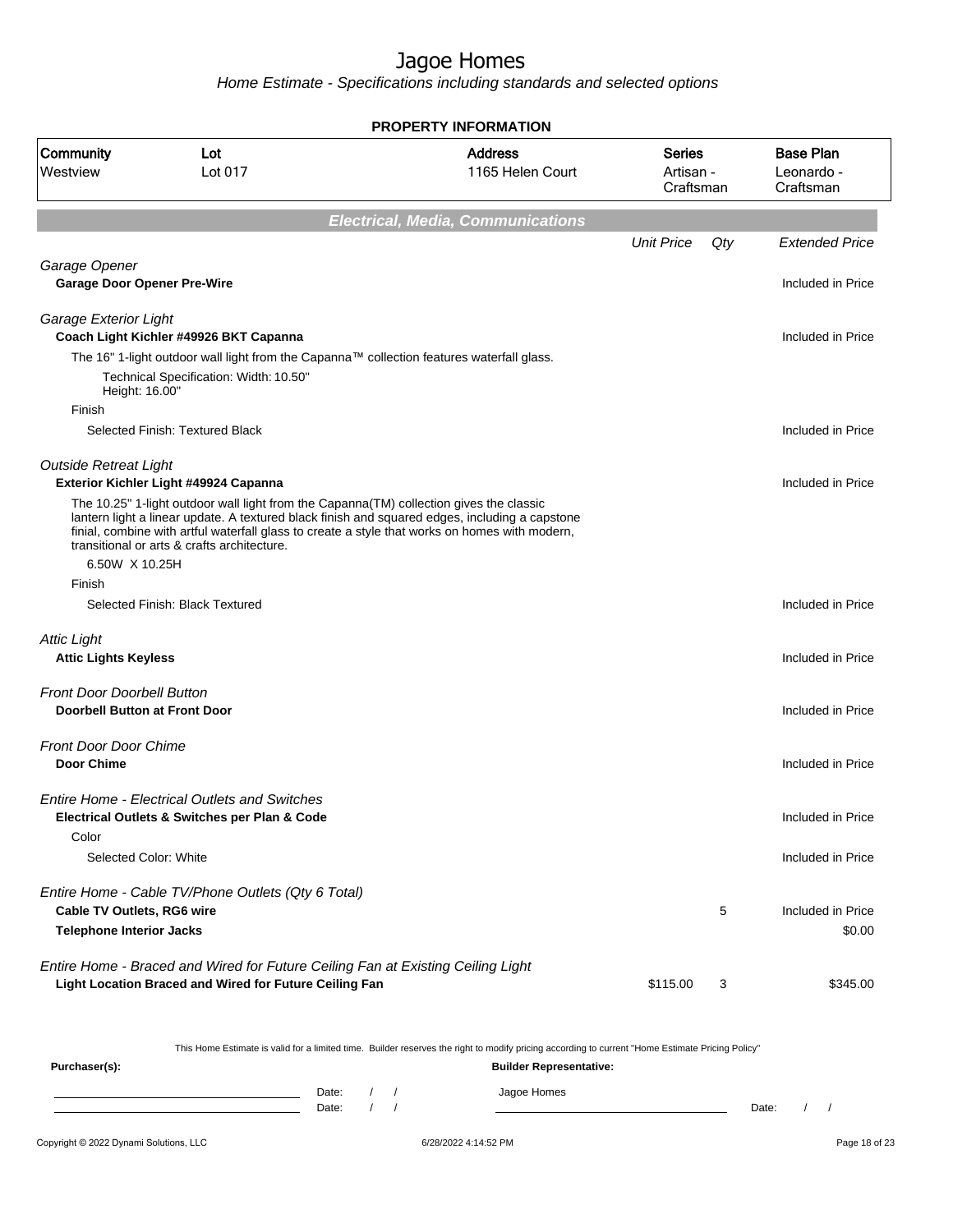|                                                                             |                                                                                                                                                                |                          | <b>PROPERTY INFORMATION</b>              |                                         |     |                                             |
|-----------------------------------------------------------------------------|----------------------------------------------------------------------------------------------------------------------------------------------------------------|--------------------------|------------------------------------------|-----------------------------------------|-----|---------------------------------------------|
| Community<br>Westview                                                       | Lot<br>Lot 017                                                                                                                                                 |                          | <b>Address</b><br>1165 Helen Court       | <b>Series</b><br>Artisan -<br>Craftsman |     | <b>Base Plan</b><br>Leonardo -<br>Craftsman |
|                                                                             |                                                                                                                                                                |                          | <b>Electrical, Media, Communications</b> |                                         |     |                                             |
|                                                                             |                                                                                                                                                                |                          |                                          | <b>Unit Price</b>                       | Qty | <b>Extended Price</b>                       |
|                                                                             | Entire Home - Braced and Wired for Future Ceiling Fan at Existing Ceiling Light<br>Includes addition of bracing and box for ceiling fan addition with a switch |                          |                                          |                                         |     |                                             |
|                                                                             | <b>Comments: Bedrooms</b>                                                                                                                                      |                          |                                          |                                         |     |                                             |
| <b>Entire Home Electrical Service</b><br><b>Electrical Service 200 AMP</b>  |                                                                                                                                                                |                          |                                          |                                         |     | Included in Price                           |
|                                                                             | Includes 200 AMP electric service upgrade for the entire house.                                                                                                |                          |                                          |                                         |     |                                             |
| <b>Exterior Electrical Service</b><br><b>Electrical Service Underground</b> |                                                                                                                                                                |                          |                                          |                                         |     | Included in Price                           |
| <b>Smoke Detectors</b><br>Smoke Detectors, per plan                         |                                                                                                                                                                |                          |                                          |                                         |     | Included in Price                           |
| <b>Carbon Monoxide Detectors</b>                                            | Carbon Monoxide Detectors, per plan                                                                                                                            |                          |                                          |                                         |     | Included in Price                           |
|                                                                             |                                                                                                                                                                |                          |                                          |                                         |     |                                             |
|                                                                             |                                                                                                                                                                |                          | <b>HVAC</b>                              |                                         |     |                                             |
| <b>Entire Home Air Conditioner</b>                                          |                                                                                                                                                                |                          |                                          | <b>Unit Price</b>                       | Qty | <b>Extended Price</b>                       |
| 14 Seer Air Conditioning System                                             | Up to 14 Seer Air Conditioning System                                                                                                                          |                          |                                          |                                         |     | Included in Price                           |
| <b>Entire Home Furnace</b>                                                  | 92% Plus High Efficiency Gas Home Furnace                                                                                                                      |                          |                                          |                                         |     | Included in Price                           |
|                                                                             | Includes 92% plus high efficiency gas home furnace<br>Builder makes no guarantee with respect to heating and cooling cost                                      |                          |                                          |                                         |     |                                             |
| <b>Entire Home Furnace Filter</b>                                           | Aprilaire Model 2000 Series Air Filter                                                                                                                         |                          |                                          |                                         |     | Included in Price                           |
| <b>Entire Home Thermostat</b><br><b>Programmable Thermostat</b>             |                                                                                                                                                                |                          |                                          |                                         |     | Included in Price                           |
| <b>Indoor Air Quality</b>                                                   | Honeywell Fresh Air Ventilation System                                                                                                                         |                          |                                          |                                         |     | Included in Price                           |
| <b>Entire Home Duct System</b><br><b>Flexible Duct</b>                      |                                                                                                                                                                |                          |                                          |                                         |     | Included in Price                           |
| Entire Home Return Air<br><b>Multiple Return Air Vents</b>                  |                                                                                                                                                                |                          |                                          |                                         |     | Included in Price                           |
|                                                                             | This Home Estimate is valid for a limited time. Builder reserves the right to modify pricing according to current "Home Estimate Pricing Policy"               |                          |                                          |                                         |     |                                             |
| Purchaser(s):                                                               |                                                                                                                                                                |                          | <b>Builder Representative:</b>           |                                         |     |                                             |
|                                                                             | Date:                                                                                                                                                          | $\sqrt{2}$<br>$\sqrt{ }$ | Jagoe Homes                              |                                         |     |                                             |
|                                                                             | Date:                                                                                                                                                          | $\sqrt{ }$               |                                          |                                         |     | $\sqrt{2}$<br>Date:<br>$\sqrt{2}$           |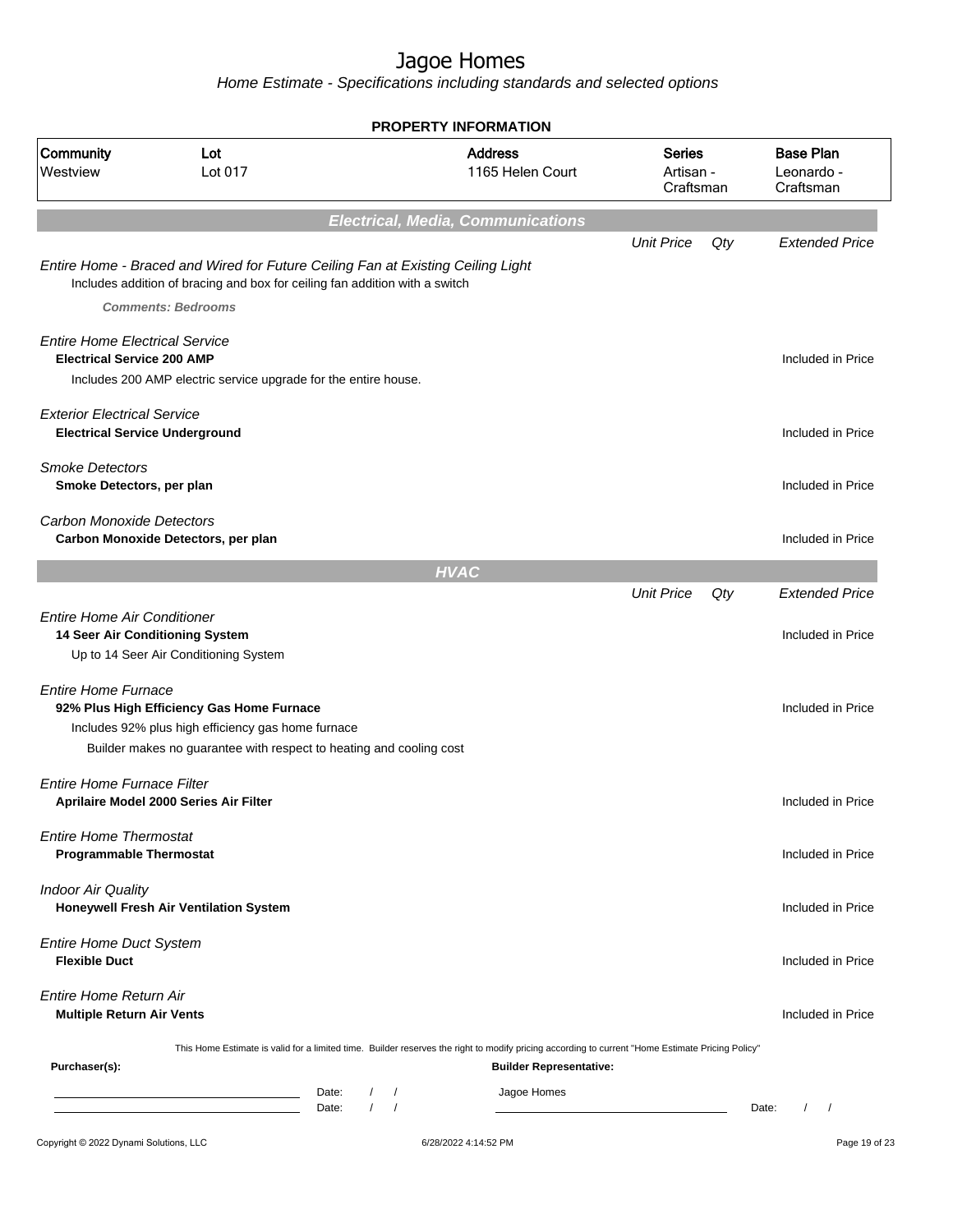Home Estimate - Specifications including standards and selected options

|                                                                           |                                                                                                                                                    | <b>PROPERTY INFORMATION</b>        |                                         |     |                                             |
|---------------------------------------------------------------------------|----------------------------------------------------------------------------------------------------------------------------------------------------|------------------------------------|-----------------------------------------|-----|---------------------------------------------|
| Community<br>Westview                                                     | Lot<br>Lot 017                                                                                                                                     | <b>Address</b><br>1165 Helen Court | <b>Series</b><br>Artisan -<br>Craftsman |     | <b>Base Plan</b><br>Leonardo -<br>Craftsman |
|                                                                           |                                                                                                                                                    | <b>HVAC</b>                        |                                         |     |                                             |
|                                                                           |                                                                                                                                                    |                                    | <b>Unit Price</b>                       | Qty | <b>Extended Price</b>                       |
| Entire Home Return Air                                                    | One Return per Bedroom & One Central Return                                                                                                        |                                    |                                         |     |                                             |
| <b>Laundry Dryer Vent</b><br><b>Dryer Vent Vented to Outside</b>          |                                                                                                                                                    |                                    |                                         |     | Included in Price                           |
|                                                                           |                                                                                                                                                    | <b>Floor Coverings</b>             |                                         |     |                                             |
|                                                                           |                                                                                                                                                    |                                    | <b>Unit Price</b>                       | Qty | <b>Extended Price</b>                       |
| <b>Entire Home Carpet Selection</b><br><b>Mohawk Carpet   Top Card II</b> |                                                                                                                                                    |                                    |                                         |     | Included in Price                           |
| Color                                                                     | Our Proven Performer, Top Card II, offers colorfast and consistent solution dyed Everstrand<br>polyester fiber with a 15 yr Manufacturer Warranty. |                                    |                                         |     |                                             |
|                                                                           | Selected Color: 901 Crystal Ball                                                                                                                   |                                    |                                         |     | Included in Price                           |
| <b>Entire Home Carpet Pad</b><br>6# Carpet Pad                            |                                                                                                                                                    |                                    |                                         |     | Included in Price                           |
|                                                                           | Foyer/Bath 2/Kit/Dining/Family Room/Halls/Laundry<br>Luxury Vinyl Plank   Mohawk Arrington                                                         |                                    |                                         |     | Included in Price                           |
|                                                                           | Mohawk's Arrington offers a water-resistant construction, comfort underfoot, and high<br>resistance to dents and scratches in a hardwood look.     |                                    |                                         |     |                                             |
| Color                                                                     | Selected Color: Silver Strand AU892                                                                                                                |                                    |                                         |     | Included in Price                           |
| Direction                                                                 |                                                                                                                                                    |                                    |                                         |     |                                             |
|                                                                           | Selected Direction: Front to Back                                                                                                                  |                                    |                                         |     | Included in Price                           |
| <b>Owner's Bath Flooring</b>                                              | Luxury Vinyl Plank   Mohawk Arrington                                                                                                              |                                    |                                         |     | Included in Price                           |
|                                                                           | Mohawk's Arrington offers a water-resistant construction, comfort underfoot, and high<br>resistance to dents and scratches in a hardwood look.     |                                    |                                         |     |                                             |
| Color                                                                     |                                                                                                                                                    |                                    |                                         |     |                                             |
| Direction                                                                 | Selected Color: Silver Strand AU892                                                                                                                |                                    |                                         |     | Included in Price                           |
|                                                                           | Selected Direction: Front to Back                                                                                                                  |                                    |                                         |     | Included in Price                           |
|                                                                           |                                                                                                                                                    |                                    |                                         |     |                                             |

This Home Estimate is valid for a limited time. Builder reserves the right to modify pricing according to current "Home Estimate Pricing Policy"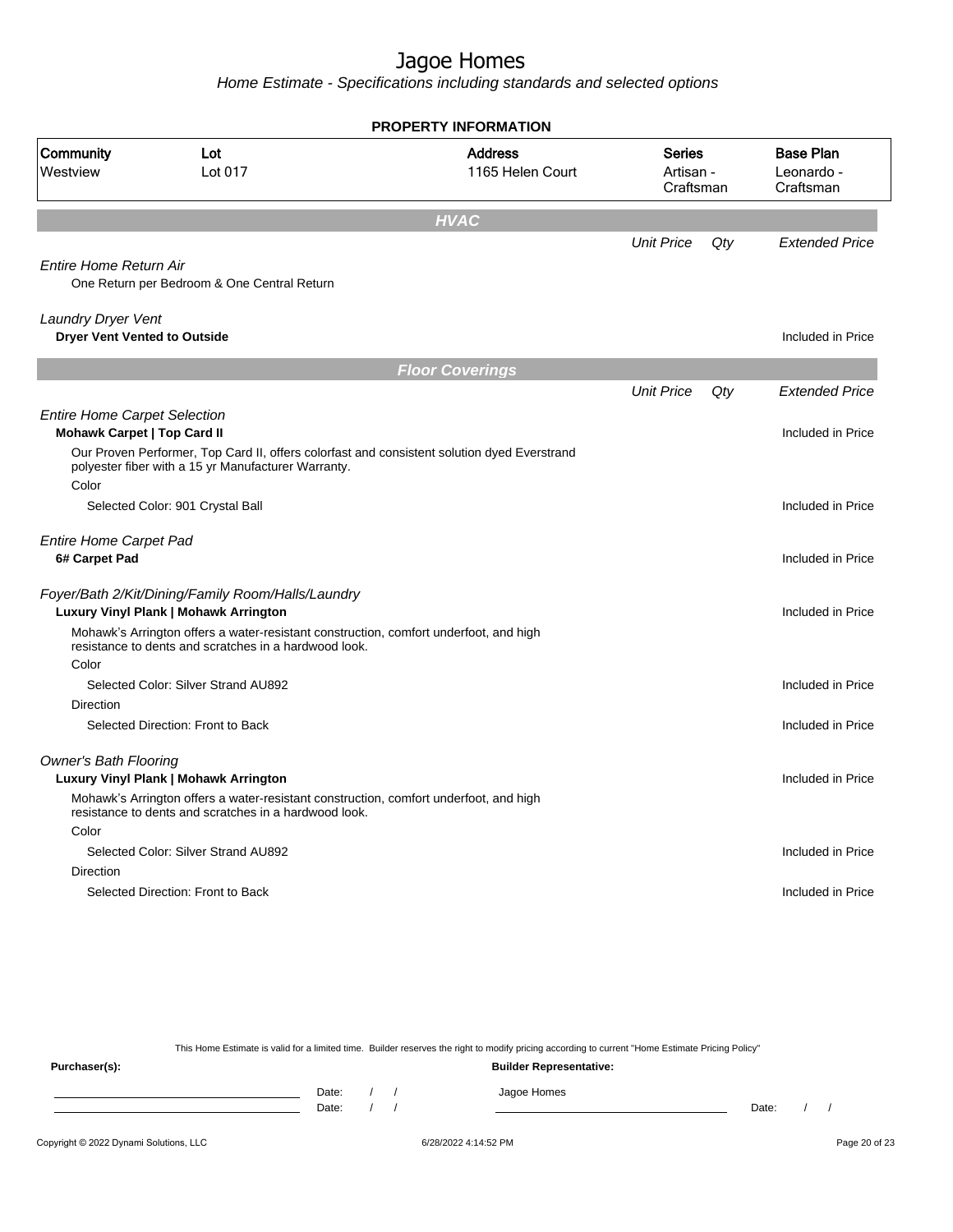|                                                                  |                                                                                                                                                           |                                                  | <b>PROPERTY INFORMATION</b>        |                                         |     |                                             |
|------------------------------------------------------------------|-----------------------------------------------------------------------------------------------------------------------------------------------------------|--------------------------------------------------|------------------------------------|-----------------------------------------|-----|---------------------------------------------|
| Community<br>Westview                                            | Lot<br>Lot 017                                                                                                                                            |                                                  | <b>Address</b><br>1165 Helen Court | <b>Series</b><br>Artisan -<br>Craftsman |     | <b>Base Plan</b><br>Leonardo -<br>Craftsman |
|                                                                  |                                                                                                                                                           |                                                  | <b>Shelving</b>                    |                                         |     |                                             |
|                                                                  |                                                                                                                                                           |                                                  |                                    | <b>Unit Price</b>                       | Qty | <b>Extended Price</b>                       |
| <b>Owner's Closet Shelf &amp; Rod</b><br>Long Garment Hanging    | Closet Shelf 12" Shelf & Rod - 2 Runs Width of Closet - Supported 2'0" O.C. Vented                                                                        |                                                  |                                    |                                         |     | Included in Price                           |
| Standard Hanging                                                 | Selected Long Garment Hanging: None                                                                                                                       |                                                  |                                    |                                         |     | Included in Price                           |
|                                                                  | Selected Standard Hanging: Standard Hanging (42" & 84")                                                                                                   |                                                  |                                    |                                         |     | Included in Price                           |
| Bedroom 2 Closet Shelf & Rod<br>Long Garment Hanging             | Closet Shelf 12" Shelf & Rod - 2 Runs Width of Closet - Supported 2'0" O.C. Vented                                                                        |                                                  |                                    |                                         |     | Included in Price                           |
| Standard Hanging                                                 | Selected Long Garment Hanging: None                                                                                                                       |                                                  |                                    |                                         |     | Included in Price                           |
|                                                                  | Selected Standard Hanging: Standard Hanging (42" & 84")                                                                                                   |                                                  |                                    |                                         |     | Included in Price                           |
| Bedroom 3 Closet Shelf & Rod                                     | Closet Shelf 12" Shelf & Rod - 2 Runs Width of Closet - Supported 2'0" O.C. Vented                                                                        |                                                  |                                    |                                         |     | Included in Price                           |
| Long Garment Hanging                                             | Selected Long Garment Hanging: None                                                                                                                       |                                                  |                                    |                                         |     | Included in Price                           |
| Standard Hanging                                                 | Selected Standard Hanging: Standard Hanging (42" & 84")                                                                                                   |                                                  |                                    |                                         |     | Included in Price                           |
| <b>Entire Home Storage Shelf</b>                                 | Storage Shelf 12" and 16" deep- Vented (per plan)                                                                                                         |                                                  |                                    |                                         |     | Included in Price                           |
|                                                                  |                                                                                                                                                           |                                                  | <b>Foundations</b>                 |                                         |     |                                             |
|                                                                  |                                                                                                                                                           |                                                  |                                    | <b>Unit Price</b>                       | Qty | <b>Extended Price</b>                       |
| <b>Entire Home Footing Size</b><br>19" Wide x 8" Deep, 3000 psi, |                                                                                                                                                           |                                                  |                                    |                                         |     | \$0.00                                      |
|                                                                  |                                                                                                                                                           |                                                  | <b>Framing</b>                     |                                         |     |                                             |
|                                                                  |                                                                                                                                                           |                                                  |                                    | <b>Unit Price</b>                       | Qtv | <b>Extended Price</b>                       |
| Entire Home 2 x 4 Wall Studs                                     | Studs 2 x 4 @ 16" oc, SPF Grade                                                                                                                           |                                                  |                                    |                                         |     | Included in Price                           |
| Entire Home 2 x 6 Wall Studs                                     | Studs 2 x 6 @ 24" oc, SPF Grade (Per Plan)                                                                                                                |                                                  |                                    |                                         |     | Included in Price                           |
|                                                                  | <b>Entire Home Exterior Wall Sheathing</b><br>Exterior Wall Sheathing (7/16" OSB &/or 1/2" Styrofoam)                                                     |                                                  |                                    |                                         |     | Included in Price                           |
| Purchaser(s):                                                    | This Home Estimate is valid for a limited time. Builder reserves the right to modify pricing according to current "Home Estimate Pricing Policy"          |                                                  | <b>Builder Representative:</b>     |                                         |     |                                             |
|                                                                  | Date:<br>the control of the control of the control of the control of the control of<br><u> 1989 - Johann Barn, mars eta bainar eta idazlea (</u><br>Date: | $\sqrt{2}$<br>$\sqrt{ }$<br>$\prime$<br>$\prime$ | Jagoe Homes                        |                                         |     | $\frac{1}{2}$<br>Date:                      |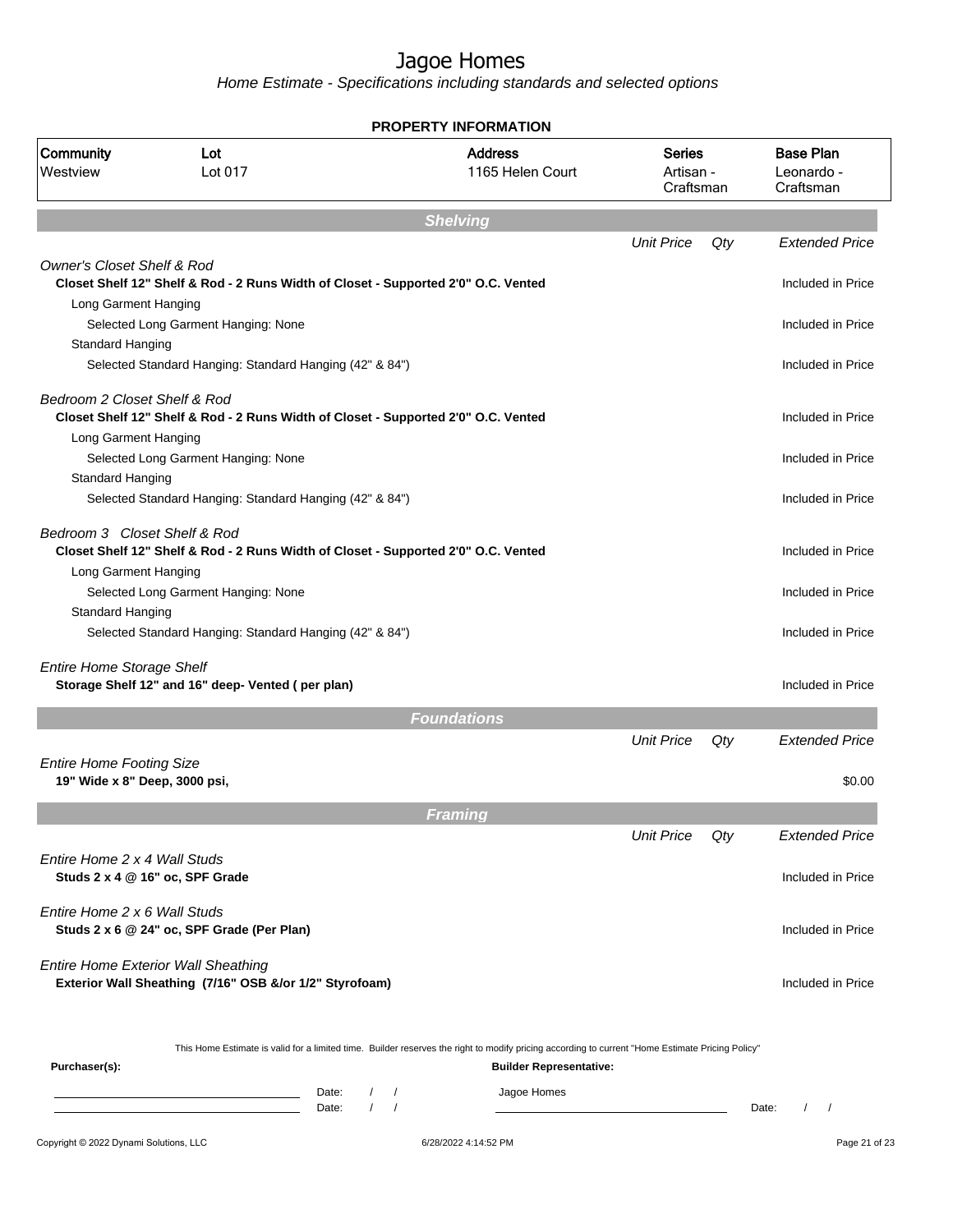Home Estimate - Specifications including standards and selected options

|                                                                 |                                                                                                      | <b>PROPERTY INFORMATION</b>        |                                         |     |                                             |
|-----------------------------------------------------------------|------------------------------------------------------------------------------------------------------|------------------------------------|-----------------------------------------|-----|---------------------------------------------|
| Community<br>Westview                                           | Lot<br>Lot 017                                                                                       | <b>Address</b><br>1165 Helen Court | <b>Series</b><br>Artisan -<br>Craftsman |     | <b>Base Plan</b><br>Leonardo -<br>Craftsman |
|                                                                 |                                                                                                      | <b>Framing</b>                     |                                         |     |                                             |
|                                                                 |                                                                                                      |                                    | <b>Unit Price</b>                       | Qty | <b>Extended Price</b>                       |
|                                                                 | Entire Home Exterior Wall House Wrap<br><b>Exterior Wall Covering House Wrap</b>                     |                                    |                                         |     | Included in Price                           |
| <b>Entire Home Foundation Plates</b>                            | <b>Foundation Plates treated yellow pine</b>                                                         |                                    |                                         |     | Included in Price                           |
| Main Level Ceiling Heights<br>Interior Flat Ceiling Height 9'0" | Certain ceiling heights may vary.                                                                    |                                    |                                         |     | Included in Price                           |
| Per Plan Roof Trusses<br><b>Roof Trusses</b>                    |                                                                                                      |                                    |                                         |     | Included in Price                           |
| <b>Roof Sheathing</b><br>Roof Sheathing 7/16" OSB               |                                                                                                      |                                    |                                         |     | Included in Price                           |
|                                                                 |                                                                                                      | <b>Landscaping &amp; Yard</b>      |                                         |     |                                             |
|                                                                 |                                                                                                      |                                    | <b>Unit Price</b>                       | Qty | <b>Extended Price</b>                       |
| <b>Exterior Lawn Sod</b><br>Basins)                             | Sod All of Yard, Fescue & Bluegrass (Excludes Areas with Brush & Trees & Retention                   |                                    |                                         |     | Included in Price                           |
| Shrubs & Trees                                                  | Shrubs & Trees 5/18" shrubs, 3/3' upright shrubs, 1 tree and landscape mulch                         |                                    |                                         |     | Included in Price                           |
|                                                                 |                                                                                                      | <b>Ventilation</b>                 |                                         |     |                                             |
|                                                                 |                                                                                                      |                                    | <b>Unit Price</b>                       | Qty | <b>Extended Price</b>                       |
| <b>Bath Vent Fans</b><br><b>Bath Fans Vented to Exterior</b>    |                                                                                                      |                                    |                                         |     | Included in Price                           |
|                                                                 | Kitchen Range Hood or Microwave Hood Vent<br>Kitchen Range Hood or Microwave Hood Vented to Exterior |                                    |                                         |     | Included in Price                           |
| Roof Whirlybird                                                 | Aluminum Turbine Ventilator "Whirlybird", by design                                                  |                                    |                                         |     | Included in Price                           |
| Home Soffit Vents                                               | Soffit Vent Continuous Perforated Vinyl                                                              |                                    |                                         |     | Included in Price                           |

This Home Estimate is valid for a limited time. Builder reserves the right to modify pricing according to current "Home Estimate Pricing Policy"